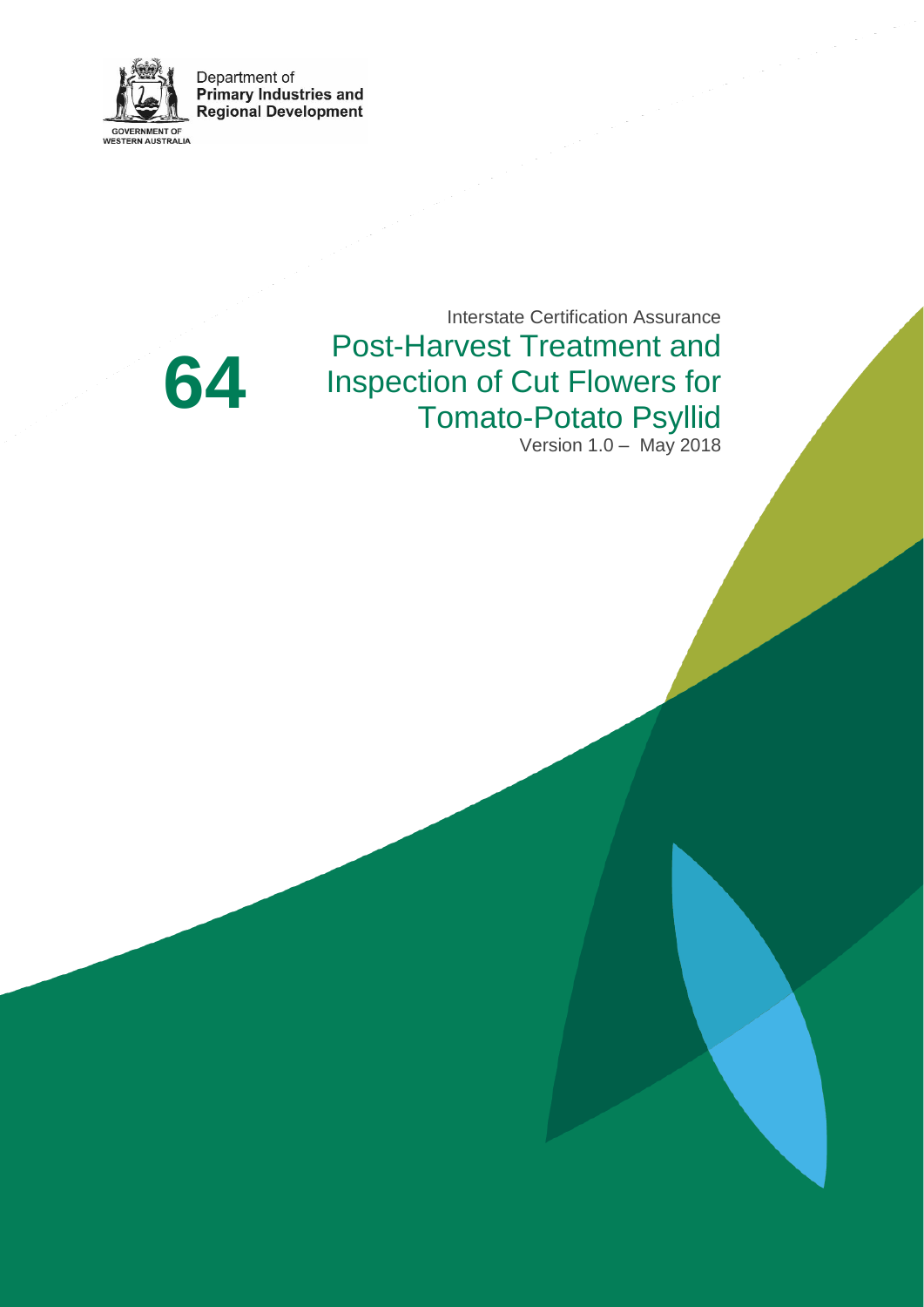# Revision Register

| <b>Issue Number</b> | Date of Issue | <b>Amendments</b> |
|---------------------|---------------|-------------------|
| 1.0                 | 10/05/2018    | Initial issue     |
|                     |               |                   |

# Important disclaimer

The Chief Executive Officer of the Department of Primary Industries and Regional Development and the State of Western Australia accept no liability whatsoever by reason of negligence or otherwise arising from the use or release of this information or any part of it.

Copyright © Western Australian Agriculture Authority, 2018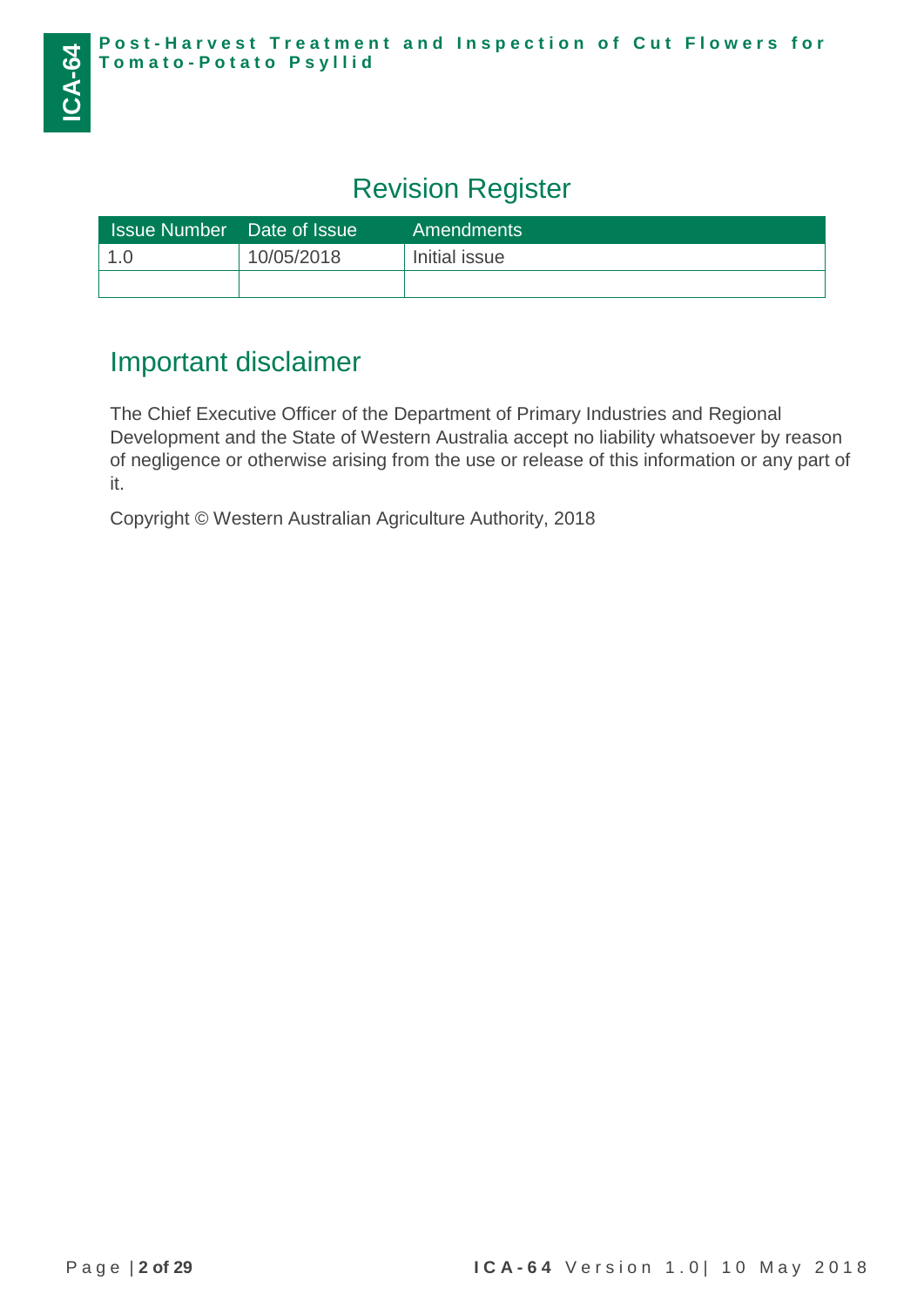

# **Contents**

| 1.                                                                                       |  |
|------------------------------------------------------------------------------------------|--|
| 2.                                                                                       |  |
| 3.                                                                                       |  |
| 4.                                                                                       |  |
| 5.                                                                                       |  |
| 6.                                                                                       |  |
| 7.                                                                                       |  |
| 7.1                                                                                      |  |
| 7.1.1                                                                                    |  |
| 7.1.2<br>7.1.3                                                                           |  |
| 7.2                                                                                      |  |
| 7.3                                                                                      |  |
| 7.3.1                                                                                    |  |
| 7.3.2                                                                                    |  |
| 7.3.3<br>7.3.4                                                                           |  |
| 7.3.5                                                                                    |  |
| 7.3.6<br>7.3.7                                                                           |  |
| 7.3.8                                                                                    |  |
| 7.3.9                                                                                    |  |
| 7.4                                                                                      |  |
| 7.4.1<br>7.4.2                                                                           |  |
| 7.4.3                                                                                    |  |
| 7.4.4                                                                                    |  |
| 7.5                                                                                      |  |
| Inspection of Cut Flowers Consigned to New South Wales, Victoria and Tasmania  13<br>7.6 |  |
| 7.6.1<br>7.6.2                                                                           |  |
| 7.6.3                                                                                    |  |
| 7.6.4                                                                                    |  |
| 7.6.5<br>7.6.6                                                                           |  |
| Action Following Detection of Suspect Psyllid in Inspected Produce15<br>7.7              |  |
| 7.7.1                                                                                    |  |
| 7.7.2                                                                                    |  |
| 7.8                                                                                      |  |
| 7.9                                                                                      |  |
| 7.9.1                                                                                    |  |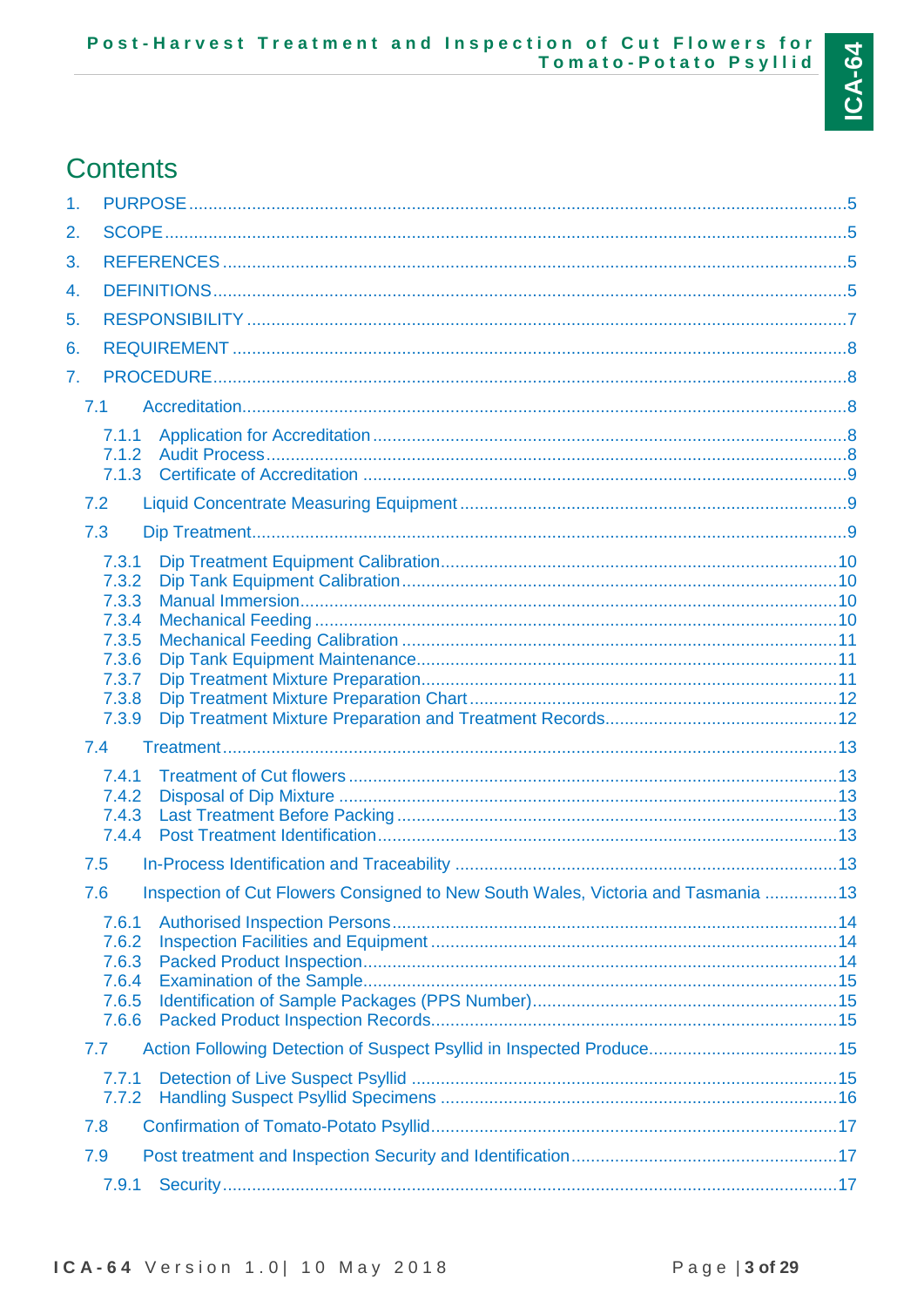|    | 7.10                       |  |
|----|----------------------------|--|
|    | 7.10.1<br>7.10.2<br>7.10.3 |  |
|    |                            |  |
|    |                            |  |
| 8. |                            |  |
|    |                            |  |
| 9. |                            |  |
|    |                            |  |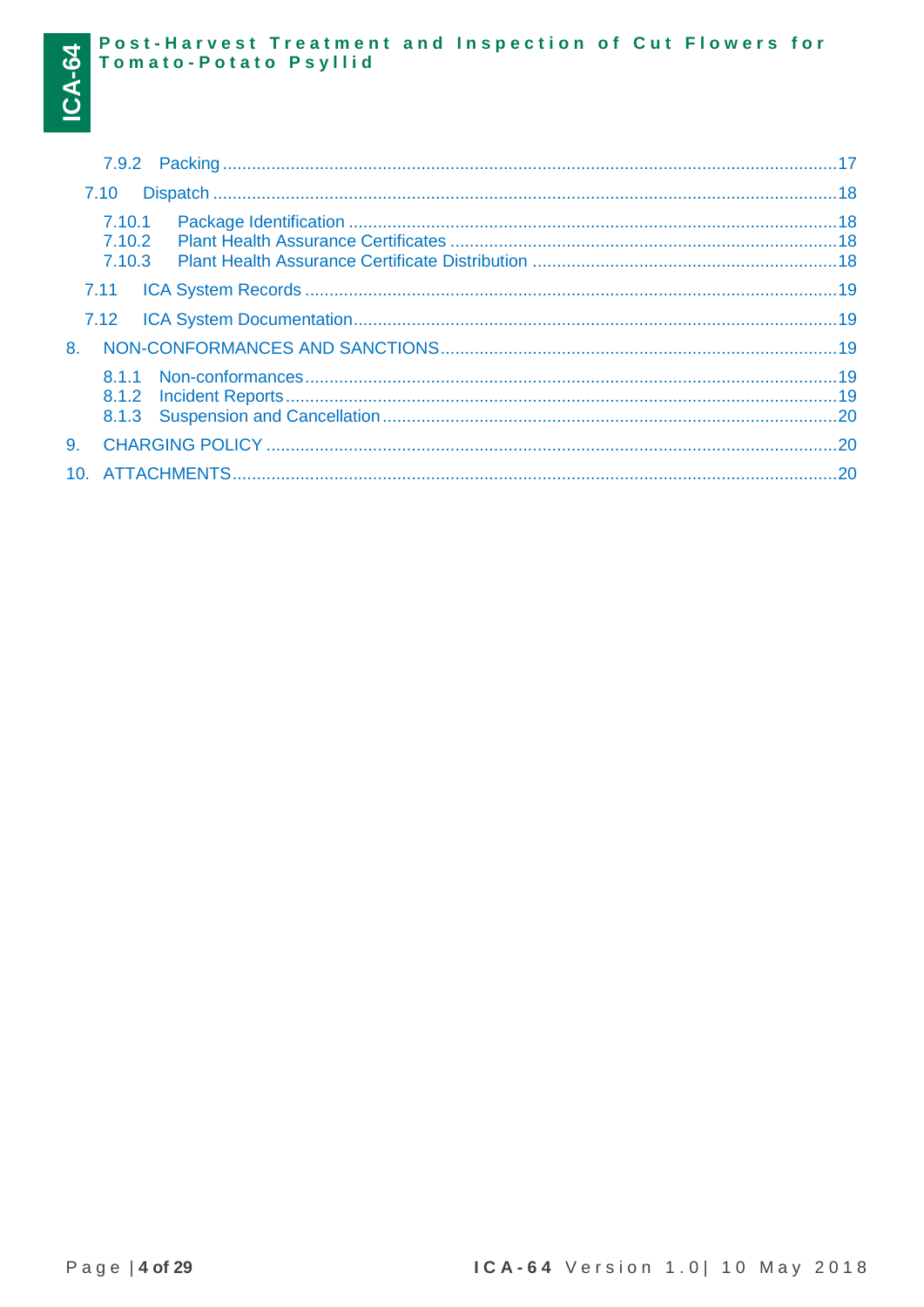

# <span id="page-4-0"></span>1. PURPOSE

The purpose of this procedure is to describe-

- i. the requirements for treatment and inspection; and
- ii. the responsibilities and actions of personnel;

that apply to the post-harvest treatment and inspection of cut flowers for tomato-potato psyllid, under an Interstate Certification Assurance (ICA) arrangement.

# <span id="page-4-1"></span>2. SCOPE

This procedure covers certification of post-harvest treatment and inspection of cut flowers for tomatopotato psyllid by a Business operating under an Interstate Certification Assurance arrangement in Western Australia.

Pest: Tomato-potato psyllid (*Bactericera cockerelli)*

Product: Cut Flowers ONLY

Cut Flowers from the host plant families of Convolvulaceae, Lamiaceae and Solanaceae **cannot be certifiable under this arrangement**.

Location: All Jurisdictions

This procedure is applicable where any of the requirements specified in 6. Requirement are a specified entry condition of an interstate authority.

Certification post-harvest treatment and inspection of cut flowers under this Operational Procedure may not be an accepted quarantine entry condition for all cut flowers to all intrastate or interstate markets.

Some intrastate or interstate markets may require additional quarantine certification as a condition of entry.

It is the responsibility of the business consigning the cut flowers to ensure compliance with all applicable quarantine requirements.

Information on intrastate and interstate quarantine requirements can be obtained from Quarantine WA.

# <span id="page-4-2"></span>3. REFERENCES

| <b>WI-QA015</b> | <b>Plant Health Assurance Certificate Completion</b> |
|-----------------|------------------------------------------------------|
| WI-ICA64-01     | Inspection of Cut Flowers for Tomato potato psyllid  |

## <span id="page-4-3"></span>4. DEFINITIONS

Accredit means to accredit persons to issue Plant Health Assurance Certificates under the *Biosecurity and Agriculture Management Act 2007*. Application for Accreditation means an Application for Accreditation of a Business for an Interstate Certification Assurance (ICA) arrangement.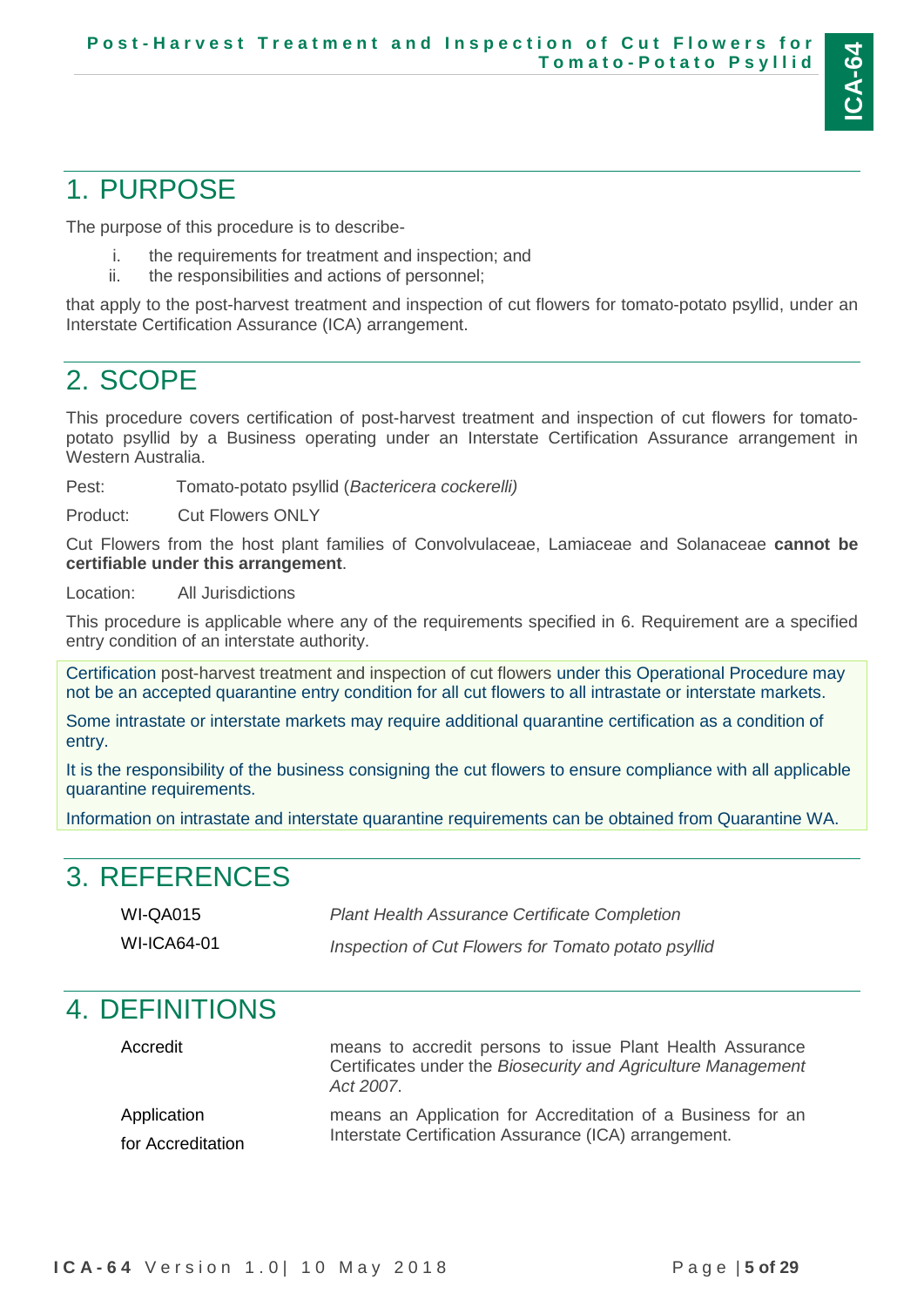| Approved<br>Taxonomist/Entomologist          | means a person who is approved by the accrediting authority<br>and is listed on the accrediting authority Plant Health Register<br>Approved Taxonomists or an accrediting<br>authority<br>of<br>Entomologist that meets the following criteria -                                                              |  |  |
|----------------------------------------------|---------------------------------------------------------------------------------------------------------------------------------------------------------------------------------------------------------------------------------------------------------------------------------------------------------------|--|--|
|                                              | (a) A tertiary qualification in entomology, agricultural<br>science, applied science, or a field relevant to insect<br>taxonomy; and<br>(b) Demonstrated experience in psyllid taxonomy                                                                                                                       |  |  |
| Approved training course                     | means an activity approved by Quarantine WA for the training<br>and assessment of an Authorised Inspection Person.                                                                                                                                                                                            |  |  |
| <b>APVMA</b>                                 | Australian Pesticides and Veterinary Medicines Authority                                                                                                                                                                                                                                                      |  |  |
| Authorised Inspection<br>Person              | means a person who has completed approved training in the<br>detection and recognition of tomato-potato psyllid and who is<br>authorised to conduct inspections on behalf of the Business by<br>having their name and signature on a register of Authorised<br>Inspection Persons maintained by the Business. |  |  |
| <b>Authorised Signatory</b>                  | means an officer of an ICA accredited Business whose name<br>and specimen signature is provided as an authorised signatory<br>with the Business's Application for Accreditation.                                                                                                                              |  |  |
| <b>Business</b>                              | means the legal entity responsible for the operation of the<br>facility and ICA arrangement detailed in the business's<br>application for accreditation.                                                                                                                                                      |  |  |
| <b>Cut flowers</b>                           | means any cut flower and foliage from the Plantae kingdom<br>excluding cut flowers from the from the Convolvulaceae,<br>Lamiaceae and Solanaceae family of plants.                                                                                                                                            |  |  |
| Certified/certification                      | means covered by a valid Plant Health Assurance Certificate.                                                                                                                                                                                                                                                  |  |  |
| Facility                                     | means the location where treatment and inspection of cut<br>flowers is carried out, and the location of the treatment and<br>packing operations covered by the ICA arrangement.                                                                                                                               |  |  |
| Inspector                                    | means an inspector appointed under the Biosecurity and<br>Agriculture Management Act 2007.                                                                                                                                                                                                                    |  |  |
| Interstate Certification<br>Assurance (ICA)  | means a system of Certification Assurance developed to meet<br>the requirements of State and Territory Governments for the<br>plant health certification of plant and plant products for<br>interstate and intrastate quarantine purposes.                                                                    |  |  |
| <b>Plant Health Assurance</b><br>Certificate | means a certificate issued by an Authorised Signatory under<br>an ICA arrangement stating that the plant or other thing<br>described on the certificate meets a specified treatment,<br>condition, pest or area freedom or other requirement.                                                                 |  |  |
| Tomato-potato psyllid<br>(TPP)               | means adult stage of Bactericera cockerelli.                                                                                                                                                                                                                                                                  |  |  |
| Unit                                         | means a final individual package that the consigned product will<br>be marketed in and may include a box, carton or other similar<br>packaging.                                                                                                                                                               |  |  |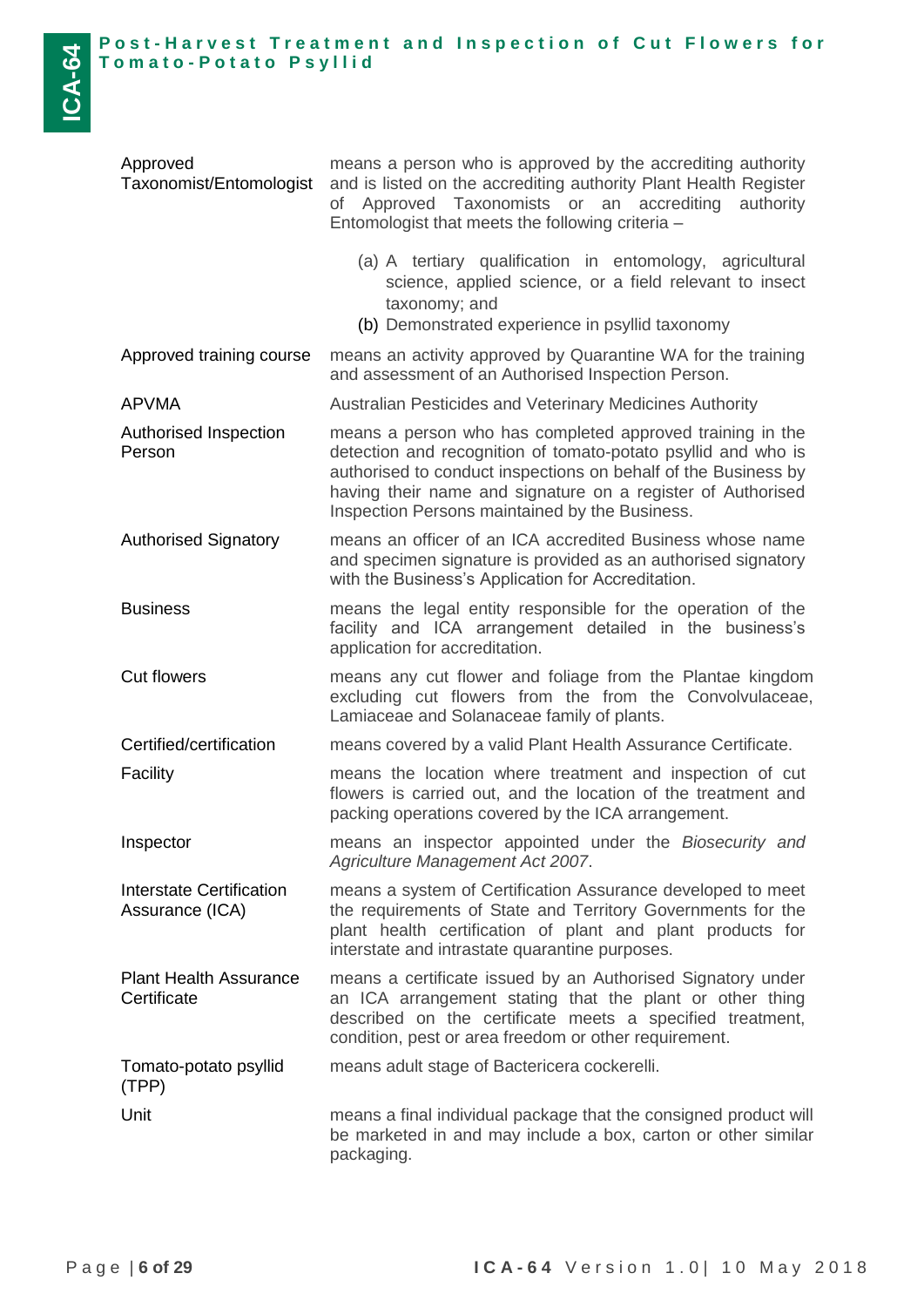

# <span id="page-6-0"></span>5. RESPONSIBILITY

*These position titles have been used to reflect the responsibilities of staff under the ICA arrangement. These positions may not be present in all Businesses, or different titles may be used for staff who carry out these responsibilities. In some Businesses one person may carry out the responsibilities of more than one position. Staff responsible for these process control activities are called "Nominated Persons"*

#### The **Certification Controller** is responsible for –

- representing the Business during audits and other matters relevant to the ICA accreditation;
- training staff in their duties and responsibilities under this ICA procedure;
- ensuring the Business and staff comply with their responsibilities and duties;
- ensuring the Business has current accreditation for a ICA under this procedure;
- maintaining Certificates of Attainment/current Authorised Inspection Persons certificates and a Register of Authorised Inspection Persons (Attachment 6) for the Business;
- maintaining the required inspection facilities and equipment;
- ensuring actions taken by the Business following the detection of a suspect tomato-potato psyllid are completed in accordance with this ICA procedure;
- ensuring all certification of cut flowers is carried out in accordance with this procedure.

#### The **Treatment Operator** is responsible for:

- reading the label and/or permit, and MSDS for the chemical product in use;
- preparing and applying chemical treatments to all cut flowers certified in accordance with this procedure and label specifications;
- maintaining treatment equipment; and
- maintaining preparation and treatment records.

The **Authorised Inspection Person** is responsible for:

- inspecting all consignments for the presence of suspect psyllid prior to dispatch in accordance with this procedure;
- maintaining all psyllid inspection records;
- immediately advising the Certification Controller of any detections of suspect psyllid within the nursery or during a consignment inspection; and
- taking samples of the cut flowers containing symptoms of suspect psyllid for identification.

#### The **Authorised Signatory** is responsible for:

- signing and issuing the PHAC;
- ensuring that cut flowers certified under the PHAC has been treated, inspected and securely packed in accordance with this ICA procedure and that the details on the certificate are true and correct in every particular.

#### The **Authorised Dispatcher** is responsible for:

- ensuring all packages covered by a PHAC issued by the Business are identified; and
- maintaining duplicate copies of all PHAC's issued by the Business under the procedure.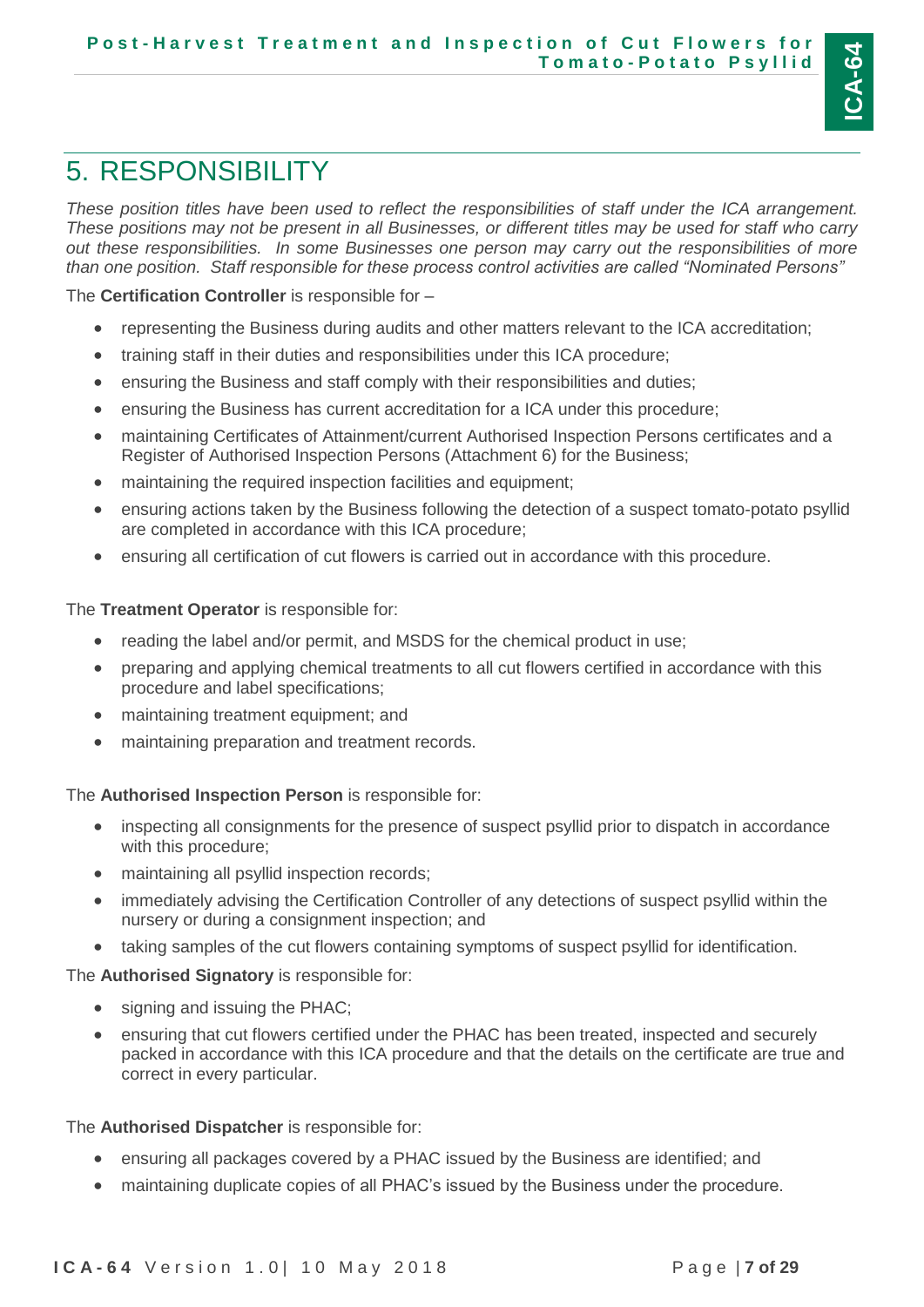## <span id="page-7-0"></span>6. REQUIREMENT

#### **1. Treatment**

#### **i. Post-harvest Dipped**

(1) All cut flowers must be dipped within 48 hours prior to dispatch in accordance with the label or APVMA minor use permit with Deltamethrin with an active ingredient of 25g/L for not less than 3 minutes and left to dry naturally for 2 hours;

#### **and**

(2) For NSW, VIC and TAS, inspected at the rate of the greater of 2% or 600 units of the consignment and found free of tomato-potato psyllids

#### **and**

#### **ii. Secured from Contamination**

All treated cut flowers must be securely stored post treatment and packed immediately post inspection by using one or more of the following methods to prevent contamination with tomato-potato psyllid:

- (1) unvented packages;
- (2) vented packages with the vents secured with mesh which has a maximum aperture of 0.5 mm; or
- (3) wrapping or bagging in sealed plastic sleeves or bags; or
- (4) fully enclosed consignments under tarpaulins, hessian, shade cloth, mesh or other covering which has a maximum aperture of 0.5 mm; or
- (5) consignment shrink-wrapped and sealed as a palletised unit; or
- (6) fully enclosed or screened buildings, cold-rooms, vehicles (including tautliners in good condition); or
- (7) other facilities free from gaps or other entry points greater than 0.5 mm.

Cut flowers from the Solanaceae, Convolvulaceae and Lamiaceae families cannot be certified under this Interstate Certification Assurance arrangement.

## <span id="page-7-1"></span>7. PROCEDURE

### <span id="page-7-2"></span>**7.1 Accreditation**

#### <span id="page-7-3"></span>**7.1.1 Application for Accreditation**

A Business seeking accreditation for an ICA arrangement under this Operational Procedure must make application for accreditation at least 10 working days prior to the intended date of commencement of certification of cut flowers.

#### <span id="page-7-4"></span>**7.1.2 Audit Process**

#### **Initial Audit**

Prior to accrediting a Business, an Inspector carries out an initial audit of the Business to verify the ICA system is implemented and capable of operating in accordance with the requirements of the Operational Procedure, and the system is effective in ensuring compliance with the specified requirements of the ICA arrangement.

The Business must demonstrate the training and competency of nominated Authorised Inspection Persons (refer 7.7.1 Authorised Inspection Persons) in the identification of tomato-potato psyllid and their inspection technique.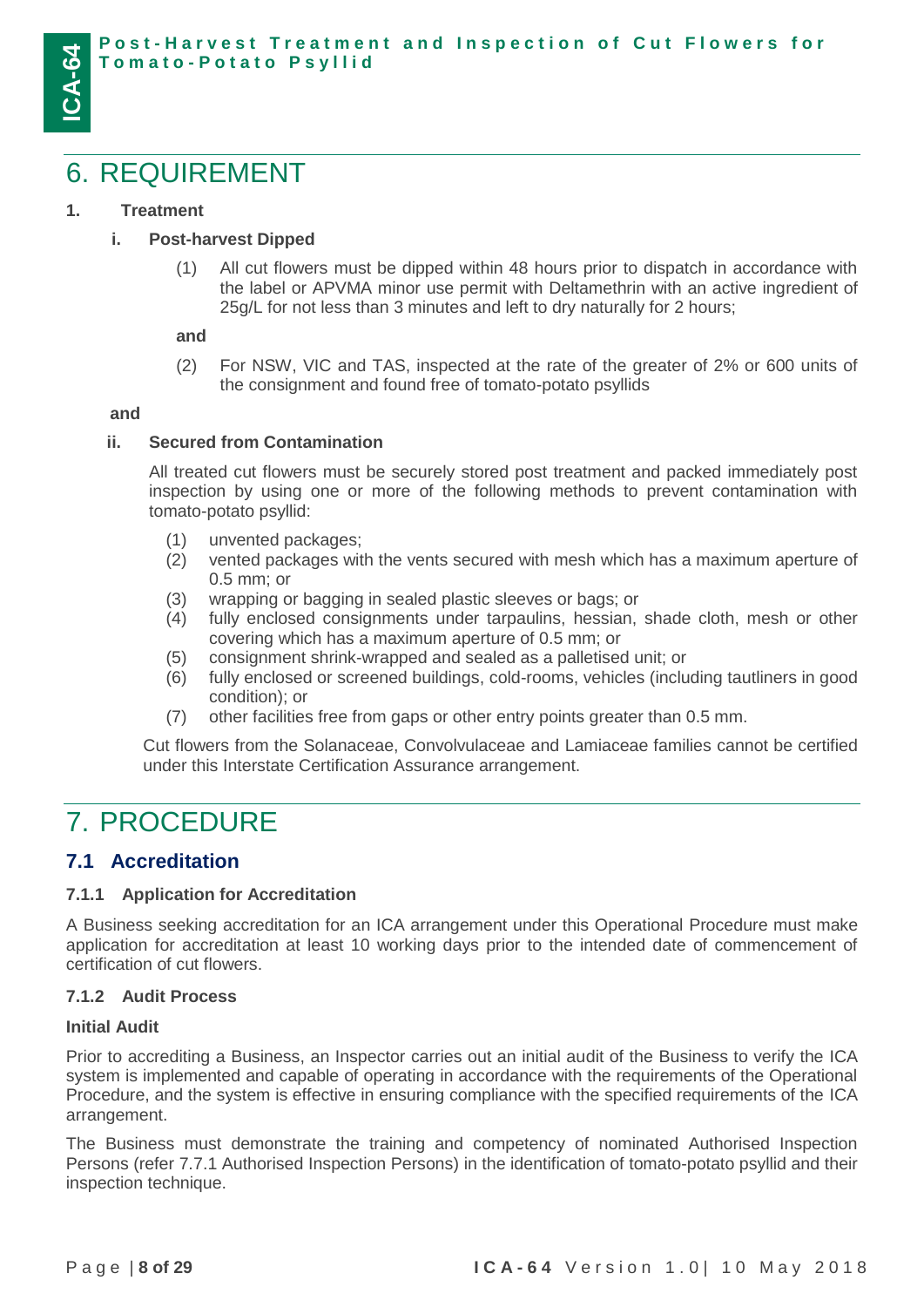**ICA-64**

On completion of a successful initial audit, applicants will be granted provisional accreditation and posted a Certificate of Accreditation (refer [7.1.3](#page-8-0) Certificate of Accreditation).

#### **Compliance Audits**

Compliance audits are conducted to verify that the ICA system continues to operate in accordance with the requirements of the Operational Procedure.

A compliance audit is conducted within four weeks of the initial audit and accreditation of the Business or issue of the first PHAC.

On completion of a successful compliance audit, annual accreditation is granted to cover the current season, up to a maximum of twelve months from the date of provisional accreditation, and a new Certificate of Accreditation is issued (refer [7.1.3](#page-8-0) Certificate of Accreditation).

Ongoing compliance audits are conducted at least once every six months for a Business that operates for more than six months of each year.

Random audits are conducted on a selected number of accredited Businesses each year. Random audits may take the form of a full compliance audit, or audits of limited scope to sample treatment mixtures, certified cut flowers, ICA system records or ICA system documentation.

Unscheduled compliance audits may be conducted at any time to investigate reported or suspected nonconformance.

#### **Re-Accreditation**

Accredited Businesses are required to re-apply for accreditation each year the business seeks to operate under the ICA arrangement. Businesses seeking re-accreditation must lodge a renewal application prior to accreditation lapsing, or if accreditation has lapsed, prior to being accredited to certify cut flowers under the ICA arrangement.

A compliance audit is conducted within four weeks of the Business applying for re-accreditation each year.

#### <span id="page-8-0"></span>**7.1.3 Certificate of Accreditation**

An accredited Business will receive a Certificate of Accreditation for an Interstate Certification Assurance Arrangement detailing the facility location, Operational Procedure, scope (type of cut flowers and chemical covered) and period of accreditation.

The Business must maintain a current Certificate of Accreditation and make this available on request by an Inspector.

A Business may not commence or continue certification of cut flowers under the ICA arrangement unless it is in possession of a valid and current Certificate of Accreditation for the procedure, cut flowers type and chemical covered by the Plant Health Assurance Certificate.

### <span id="page-8-1"></span>**7.2 Liquid Concentrate Measuring Equipment**

For liquid treatments the business must use a clean graduated measuring vessel to measure the amount of product required for the required volume of mixture. Suitable measuring vessels include graduated plastic or glass measuring cylinders or syringes. Graduated measuring vessels must be calibrated and confirmed as accurate upon purchase or during the initial audit.

### <span id="page-8-2"></span>**7.3 Dip Treatment**

Dip tanks and equipment must be constructed in a manner to ensure that the dip mixture is continuously agitated. This can be achieved by mechanical mixing devices in the tank, or agitation via a pump or other adequate means.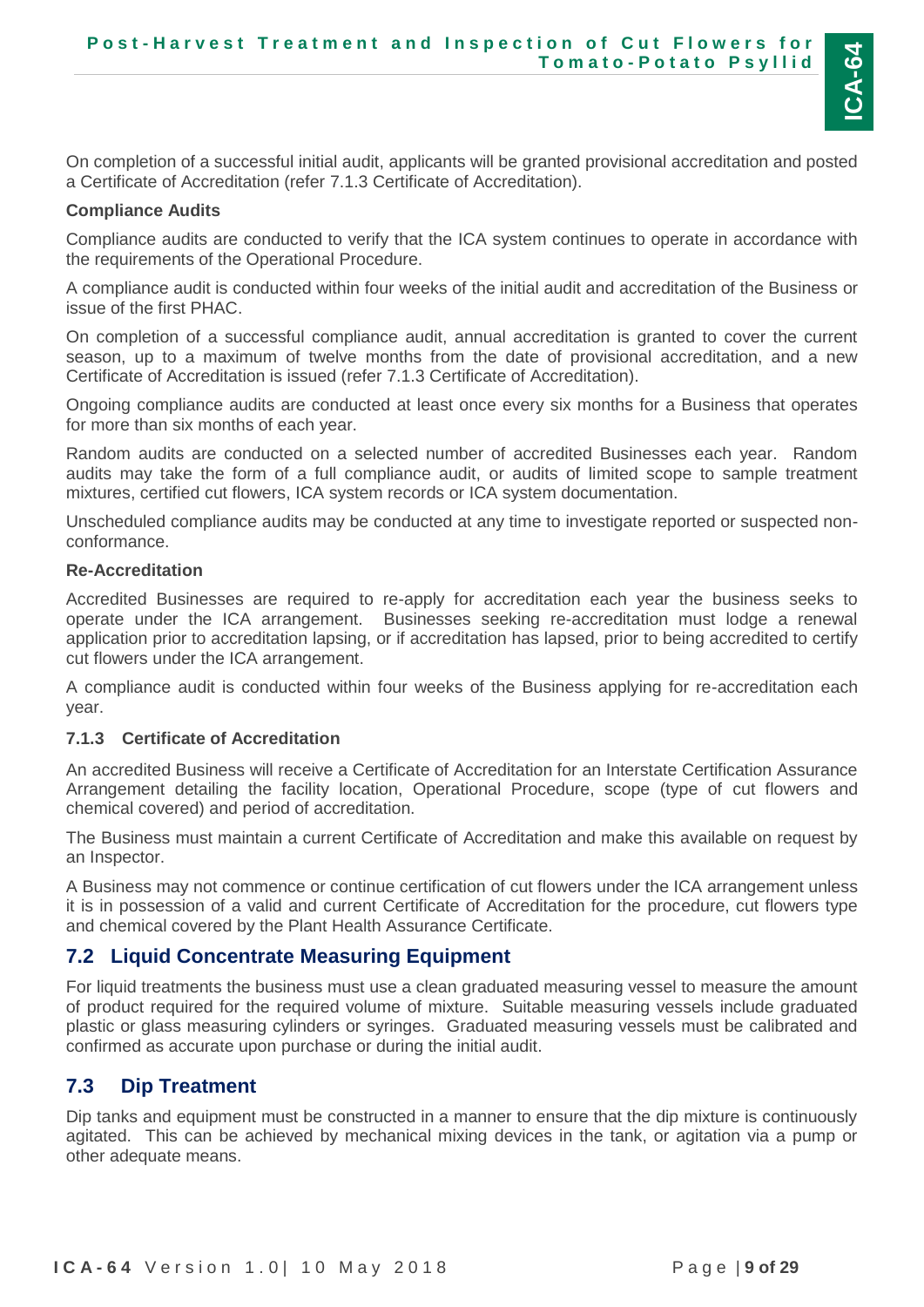#### <span id="page-9-0"></span>**7.3.1 Dip Treatment Equipment Calibration**

Where mechanical immersion equipment will be used for treatment, the equipment must be designed and operated to ensure cut flowers remain submerged for a period of not less than 3 minutes.

#### <span id="page-9-1"></span>**7.3.2 Dip Tank Equipment Calibration**

For dip treatments, permanent volume indicator marks must be made on the side of the treatment mixture tank, on a sight tube or sight panel on the outside of the tank, or by some other method which clearly and accurately indicates the **maximum mixture level** and any **incremental volumes** used.

Volume indicator marks must include the volume in litres required to fill the tank to that level.

Each of the volume indicator marks must be calibrated with the tank at the normal filling position. The person conducting the calibration test must issue a record of calibration of the dip tank, which must be available to the auditor at the initial audit and all compliance audits. New equipment intended to apply liquid treatments after the initial audit must also have calibration records.

Dip equipment must be calibrated for tank volume using a calibrated flow meter prior to commencing post-harvest dipping. The person conducted the calibration test must issue a certificate of calibration of the tank which includes-

- name and address of the Owner of the equipment;
- the type of equipment;
- the name and address of the Business Conducting the test;
- the date of testing;
- the type of flow meter used;
- the date of latest calibration of the flow meter;
- the calibration results;
- the name and signature of the person conducting the calibration.

An example Chemical Mixture Tank Calibration Certificate is shown as Attachment 2.

#### <span id="page-9-2"></span>**7.3.3 Manual Immersion**

The Treatment Operator must ensure all cut flowers are placed into appropriate dipping containers. These containers must be made from a material that allows adequate circulation of the dipping mixture over and around the cut flowers. For example, plastic crates, wooden slatted or open metal bulk bins or perforated plastic buckets may be used.

Place the containers into the dip, ensuring that all cut flowers are fully immersed and cut flowers do not float from containers. A mesh lid or other device may be required to ensure all cut flowers remain fully immersed during dipping.

The cut flowers must remain completely immersed in the dip mixture for a minimum of 3 minutes. An accurate timing mechanism capable of measuring time to the second must be used for timing cut flowers immersion.

Remove the container from the dip and allow the treatment mixture to drain from the container.

Repeat the process until all cut flowers have been treated.

#### <span id="page-9-3"></span>**7.3.4 Mechanical Feeding**

The Treatment Operator must ensure mechanical feed equipment is designed and operated to ensure cut flowers remain completely immersed in the dip mixture for a minimum of 3 minutes.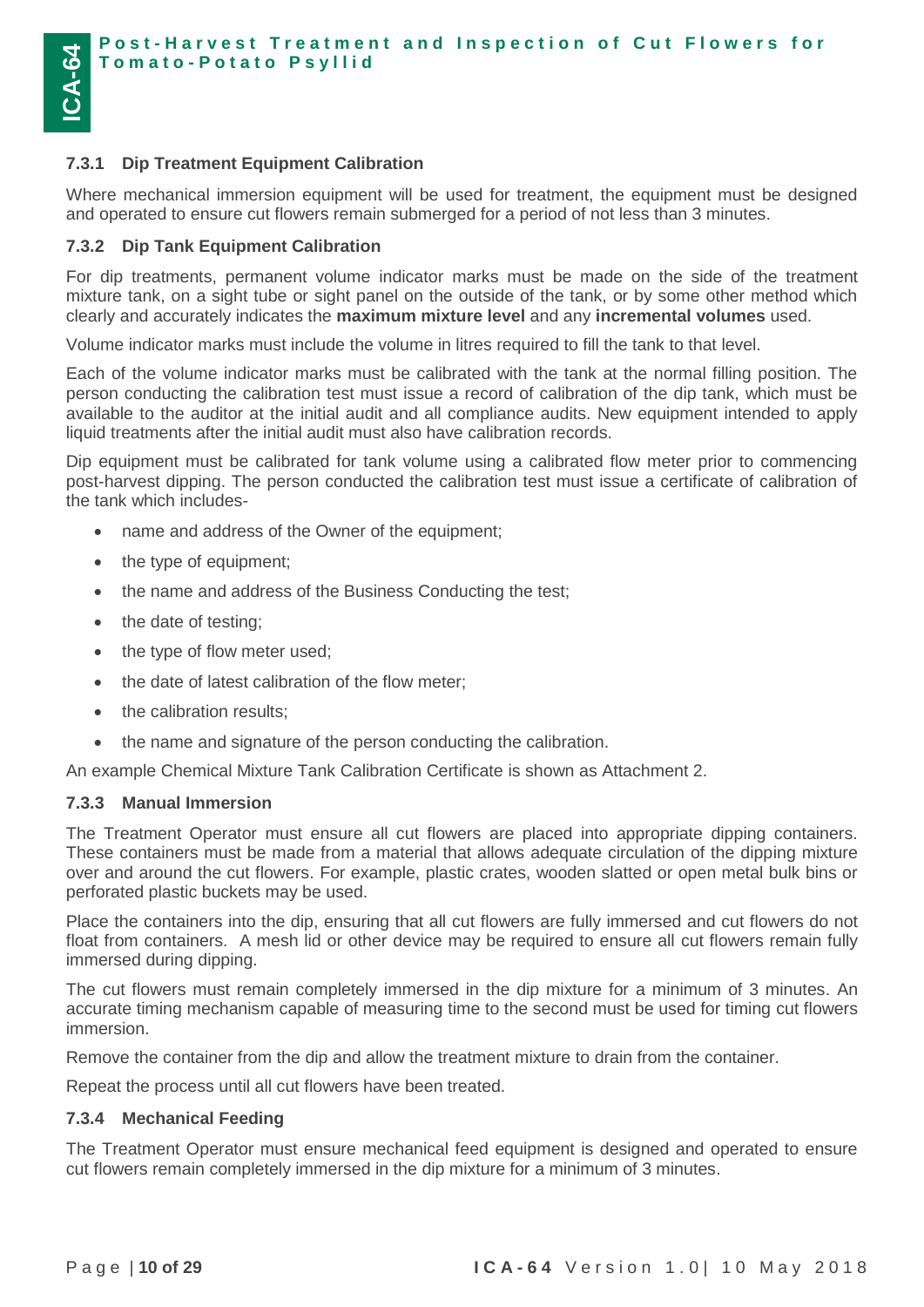

The mechanical feed mechanisms must be designed in a manner that prevents cut flowers from passing through the dip mixture in less than the required time period. The feed mechanism must be designed to ensure the cut flowers do not float out.

Operation of equipment and volume of cut flowers feeding through the dip mixture must be carefully monitored by the business to ensure cut flowers are prevented from being pushed or carried through the dip mixture in less than 3 minutes.

#### <span id="page-10-0"></span>**7.3.5 Mechanical Feeding Calibration**

The Treatment Operator must carry out calibration tests on mechanical cut flower feed equipment for each different line of cut flowers at regular intervals.

Calibration tests must be carried out at a minimum of -

- a) annually, prior to the beginning of preparation of produce under the procedure; and
- b) every eight weeks during operation; and
- c) after substantial changes are made to the system e.g. new conveyor motor, replacement of conveyer belts/systems.

Records of mechanical produce feed calibration tests must be maintained by the Treatment Operator which record -

- type of calibration (e.g. annual, monthly or follow-up after repairs);
- date of calibration;
- person conducting calibration;
- unique identification of equipment being calibrated;
- time for cut flowers to move through treatment mixture;
- type of cut flowers used for calibration (where applicable).

An example mechanical produce feed calibration tests record is shown as Attachment 3.

#### <span id="page-10-1"></span>**7.3.6 Dip Tank Equipment Maintenance**

The Treatment Operator must carry out regular checks of dipping equipment to ensure it continues to operate effectively and remains free from malfunction, blockages, damage or excessive wear.

#### <span id="page-10-2"></span>**7.3.7 Dip Treatment Mixture Preparation**

The Treatment Operator must prepare the treatment mixture immediately prior to use.

The Treatment Operator must:

- using a clean graduated measuring vessel, measure the amount of concentrate required for the required volume of mixture;
- add the required amount of concentrate to the dip tank in accordance with the manufacturer's directions on the label or APVMA permit;
- fill the mixture tank with clean water to the incremental volume mark or maximum mixture level mark.

Other ingredients may only be added to the treatment mixture if they are approved to be compatible with the approved insecticide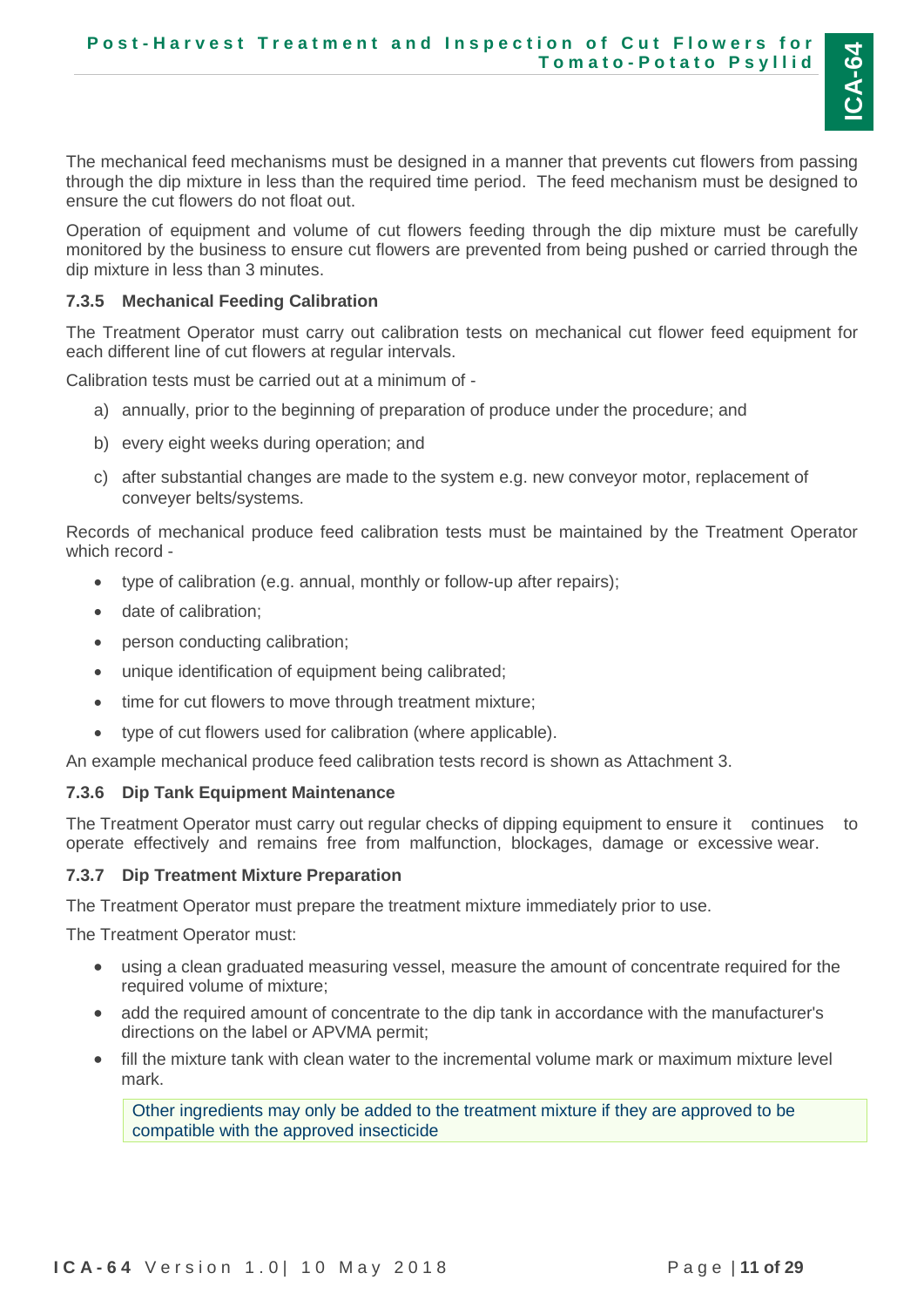The Treatment Operator will ensure that the chemical is completely diluted in all of the water by mixing the tank for a minimum of two minutes before commencing the dip operation. Some equipment may require extended periods of mixing to fully dilute the chemical in the water.

Dip equipment must have a means of continuous mixing of the dip mixture in the dip tank throughout the dipping operation to avoid settling or separation of the concentrate. This can be achieved by mechanical mixing devices in the dip tank or agitation from a by-pass pump.

#### <span id="page-11-0"></span>**7.3.8 Dip Treatment Mixture Preparation Chart**

The Treatment Operator must maintain a Dip Mixture Preparation Chart (refer Attachment 4) or similar record in close proximity to the treatment mixture preparation area for each treatment application equipment unit used by the business for treatment under this Operational Procedure.

The chart must provide the following details -

- identification of the treatment equipment to which the chart applies;
- the trade name of the product to which the chart applies;
- the name and concentration of the active ingredient in the product;
- the volume of product required per litre of mixture in mL per litre;
- the total volume in litres of the treatment mixture tank when filled to the maximum mixture level mark;
- the volume in millilitres (mL) of product required in the mixture when filled to the maximum mixture level mark;
- the volume in millilitres (mL) of a product required in the mixture for any known incremental volumes used;
- the printed name and signature of the person responsible for the chart's preparation and the date of preparation.

#### <span id="page-11-1"></span>**7.3.9 Dip Treatment Mixture Preparation and Treatment Records**

The Treatment Operator must record details of all treatment mixture preparation and treatment of cut flowers using a Dip Mixture Preparation and Treatment Record (refer Attachment 5) or records which capture the same information.

The business's treatment records must identify -

- the date of dip mixture preparation;
- the time of dip mixture preparation;
- the trade name of the concentrate used;
- volume of concentrate (millilitres) in the dip mixture;
- the total volume (litres) of the made up dip mixture;
- any other pesticides or additives in the dip mixture;
- the date of application;
- the dip equipment used;
- the quantity of cut flowers dipped;
- the identification of the Treatment Operator.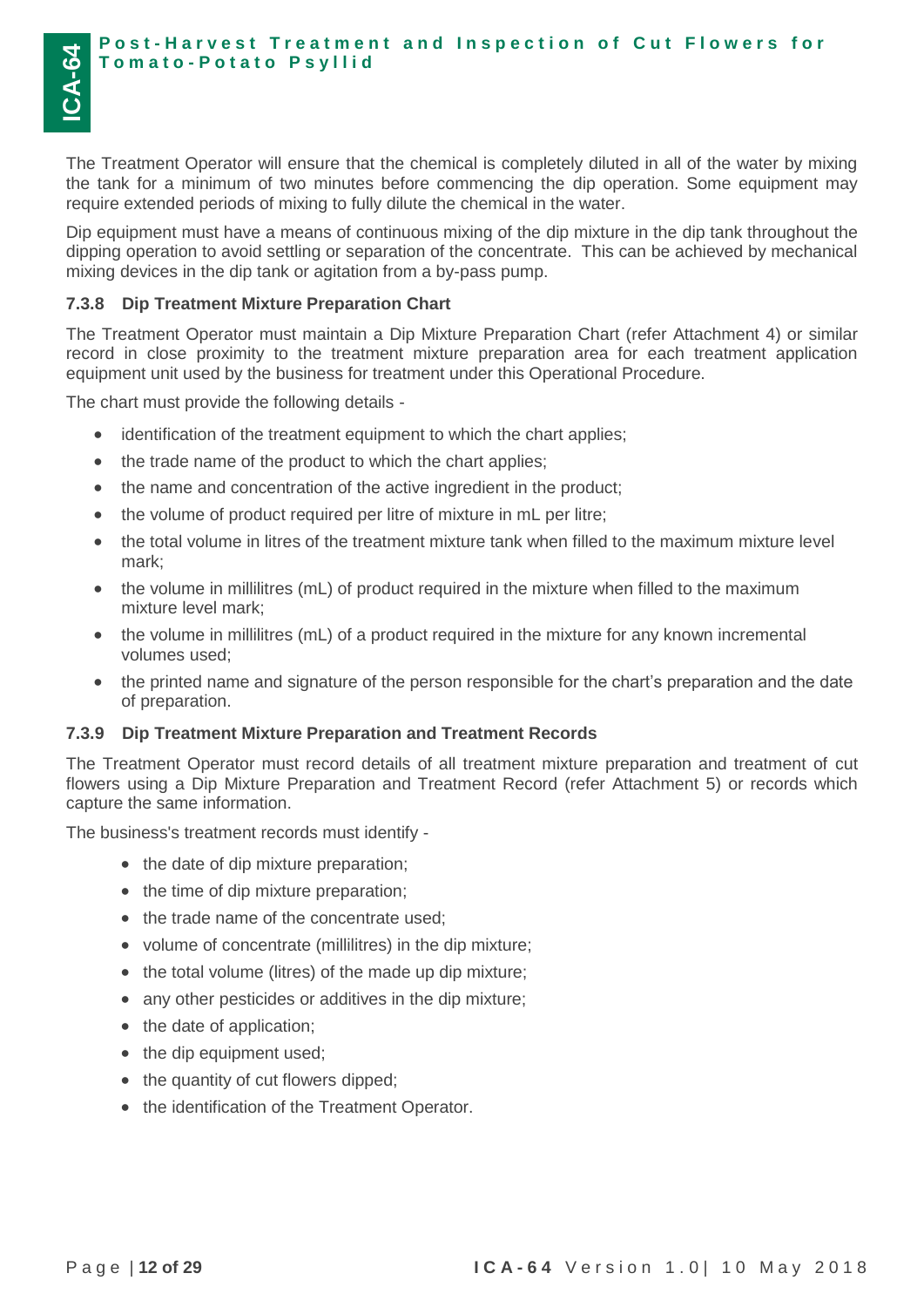## <span id="page-12-0"></span>**7.4 Treatment**

### <span id="page-12-1"></span>**7.4.1 Treatment of Cut flowers**

Treatment of cut flowers must ensure dip mixture is applied to the cut flowers as per Section 6: Requirement to attain 100% immersion.

Dip mixtures must be used within 24 hours of preparation.

Dip mixtures are to be mixed for a minimum of two minutes before commencing the dip operation.

Treatment must be applied as per Section 6. Requirement within 48 hours prior to dispatch.

## <span id="page-12-2"></span>**7.4.2 Disposal of Dip Mixture**

The Business must have an appropriate system to dispose of any waste dip mixture in a manner consistent with the requirements of Western Australia's Environmental Protection Agency and Local Government Authorities (Shire or City Councils etc).

## <span id="page-12-3"></span>**7.4.3 Last Treatment Before Packing**

Dipping must be the last treatment before packing. The Certification Controller must ensure that no other treatments, such as fungicide treatment or washing, are applied to cut flowers between dipping and packing.

## <span id="page-12-4"></span>**7.4.4 Post Treatment Identification**

All treated cut flowers must be held post treatment in a designated treatment area which is physically isolated from untreated cut flowers. Each treatment lot must be identified with a lot number affixed to all individual containers in the lot or a sign placed at entry points to the designated treatment area immediately after treatment is completed.

## <span id="page-12-5"></span>**7.5 In-Process Identification and Traceability**

Where the business dispatches treated and untreated cut flowers, sorting systems must be in place for identifying the treatment and inspection status of treated and untreated cut flowers. Sorting systems must ensure separation is maintained between treated and untreated cut flowers at all times. All cut flowers found to be non-conforming must be segregated to prevent mixing.

All cut flowers which is found to be non-conforming (i.e. contain suspect psyllids or has not been treated) must be segregated to prevent mixing with conforming product.

Examples of segregation of nonconforming cut flowers must include -

- (a) locating nonconforming cut flowers in a defined and separate area to conforming cut flowers and maintaining separation until the cut flowers is graded, inspected, packed and dispatched; or
- (b) placing nonconforming cut flowers in reject bins or other containers which are clearly marked or significantly different in appearance to distinguish them from conforming cut flowers.

Other methods may be used provided they clearly and accurately identify nonconforming product from conforming product.

## <span id="page-12-6"></span>**7.6 Inspection of Cut Flowers Consigned to New South Wales, Victoria and Tasmania**

For New South Wales, Victoria and Tasmania, post treatment, the cut flowers must be verified as free of TPP by an Authorised Inspection Person inspecting as per section 6: Requirements.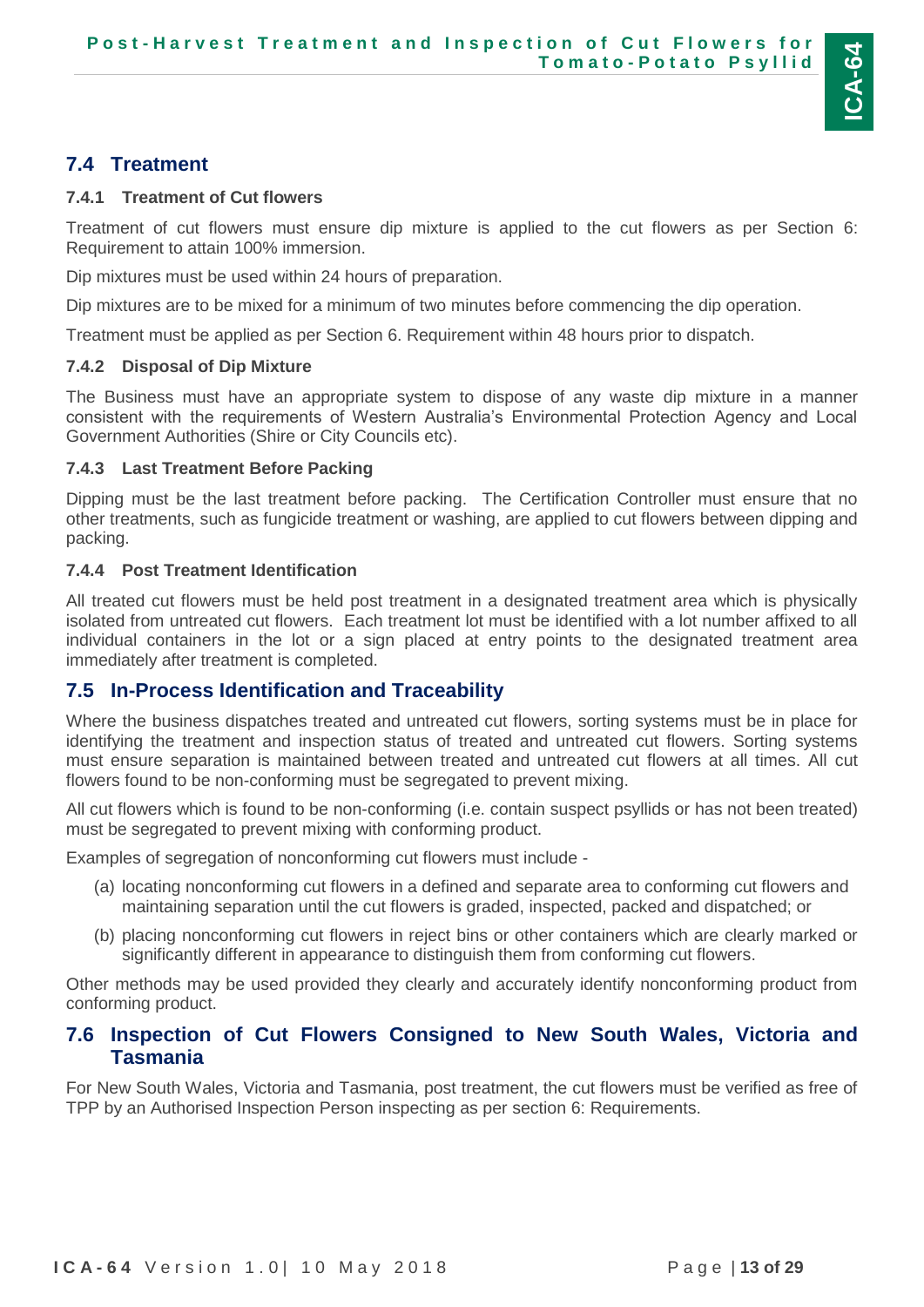#### **Post-Harvest Treatment and Inspection of Cut Flowers for T o m a t o - P o t a t o P s y l l i d**

Following treatment (refer 7.4 Treatment), cut flowers within each consignment dispatched by the business consigned to New South Wales, Victoria or Tasmania must be inspected to verify freedom from suspect tomato-potato psyllid by an Authorised Inspection Person. Cut flowers must be inspected and have samples taken in accordance with ICA Work Instructions - Inspection of Cut Flowers for Tomatopotato Psyllid [WI-ICA64-01].

Authorised Inspection Persons should take steps to assess workplace health and safety risks associated with the handling and inspection of cut flowers which have been treated with an approved insecticide. If necessary, the use of appropriate personal protective equipment may be required.

#### <span id="page-13-0"></span>**7.6.1 Authorised Inspection Persons**

One or more persons within the Business must be trained and accredited as Authorised Inspection Persons. Authorised Inspection Persons must have successfully completed an approved training course in the detection and recognition of symptoms of suspect tomato-potato psyllid.

The Certification Controller must maintain an individual Certificate of Achievement for each Authorised Inspection Person within the Business.

The names and specimen signatures of Authorised Inspection Persons must be recorded on a Register of Authorised Inspection Persons (refer Attachment 6) by the Certification Controller. Only persons currently on the register can carry out consignment inspections for tomato-potato psyllid.

#### <span id="page-13-1"></span>**7.6.2 Inspection Facilities and Equipment**

The Certification Controller must maintain the following inspection facilities and equipment: -

- an inspection bench or table in an area protected from adverse weather conditions, which is constructed of stable, rigid and durable material i.e. steel, timber or plastic. The bench or table must be of a reasonable size and height and be painted in a light colour or covered in a durable light coloured material. The bench or table must also be placed in a well-lit and ventilated area on a flat sealed and durable surface i.e. concrete;
- a hand lens, microscope or other device that provides at least X10 magnification for the observation of suspected psyllids;
- a white coloured tray i.e. plastic photograph tray or other surface for dislodging suspect psyllids into for inspection;
- reference illustrations and photographs for identification of tomato-potato psyllid and other common psyllids;
- a fine paint brush for collecting samples of suspected psyllids;
- sealable plastic bags for collecting specimens of contaminated cut flowers;
- sealable specimen bottles for placing samples of suspect psyllids;
- sticky labels for identification of specimen bags and bottles;
- preservative material;
- a pocket knife or similar item to further investigate cut flowers for the presence of psyllids.

The Authorised Inspection Person must carry out regular checks of the inspection facilities and equipment to ensure it continues to operate effectively and remains free from damage or excessive wear.

#### <span id="page-13-2"></span>**7.6.3 Packed Product Inspection**

Samples must be selected at random from packed product as an end-point inspection.

End-point inspection must be conducted after the consignment has been consolidated but prior to certification and dispatch.

Each cut flowers type in a consignment of cut flowers to be certified must be sampled at the rate of a minimum of 600 units or a minimum of 2% of the carton count (whichever is the greater) from randomly selected final packed product.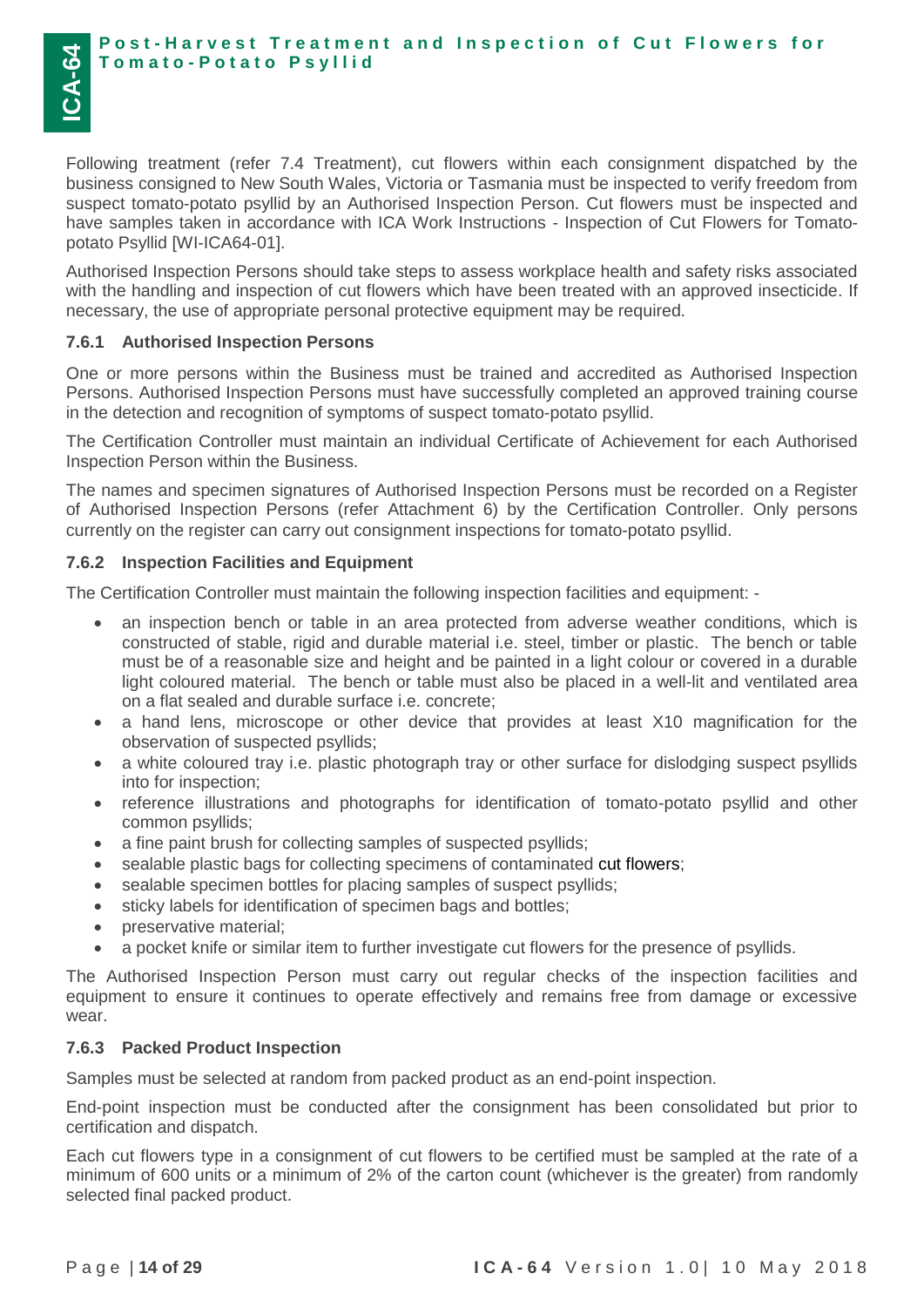

## <span id="page-14-0"></span>**7.6.4 Examination of the Sample**

The Authorised Inspection Person must carry out 100% inspection of the cut flowers from each sample package for freedom from tomato-potato psyllid or psyllid like insects.

The sample packages selected for inspection must be brought to the inspection bench. Each unit in the sampled packages must be examined by an Authorised Inspection Person and found free from tomatopotato psyllid or psyllid like insects.

#### <span id="page-14-1"></span>**7.6.5 Identification of Sample Packages (PPS Number)**

Sample packages must be sequentially numbered during packing.

The Authorised Inspection Person must identify each sample package by placing a stamp or sticker with the lettering Packed Product Sample Number (PPS)(refer attachment 7) on the exposed end of the package and mark on or below the identifier the sequential sample number the date and their initials prior to returning it to the pallet.

The sample packages examined by the Authorised Inspection Person must be stacked on the pallet with the PPS Number visible on the outside of each pallet packed for under this protocol.

#### <span id="page-14-2"></span>**7.6.6 Packed Product Inspection Records**

The Authorised Inspection Person must maintain records of all tomato-potato psyllid inspections. Inspection records must be in the form of a Packed Product Inspection Record (refer Attachment 10) or records which capture the same information.

Packed Product Inspection records must include -

- The Interstate Produce (IP) number of the business that operates the approved facility in which the product was packed;
- the date of inspection of the sample packages;
- the inspection results for the sample package;
- details of defects or problems detected during inspection;
- the number of any withdrawn or rejected packages;
- the inspection results and follow-up action by the Certification Controller following withdrawal;
- the Authorised Inspection Persons name and signature.

### <span id="page-14-3"></span>**7.7 Action Following Detection of Suspect Psyllid in Inspected Produce**

#### <span id="page-14-4"></span>**7.7.1 Detection of Live Suspect Psyllid**

If any cut flowers are found to be infested with tomato-potato psyllid or psyllid like insects, **all cut flowers** harvested from the source block/s, including any cut flowers which has been packed for certification but which remains at the facility must be **rejected for certification**. If the Business is unable to identify the source block for the cut flowers infested with tomato-potato psyllid or psyllid like insects, all cut flowers from the property that was the source must be rejected for certification, including product that is already harvested and packed.

Suspect psyllids must be submitted to an Approved Taxonomist/Entomologist for identification.

If the business does not provide the suspect psyllid to an Approved Taxonomist/Entomologist **all cut flowers** harvested from the source block/s, including any cut flowers which has been packed for certification but which remains at the facility must be **rejected for certification** under this arrangement.

The Authorised Inspection Person **must** record the detection of suspect psyllid or psyllid-like insects on the Packed Product Inspection Record (refer Attachment 8) or records which capture the same information.

Cut flowers that are rejected and segregated from certification is to be either: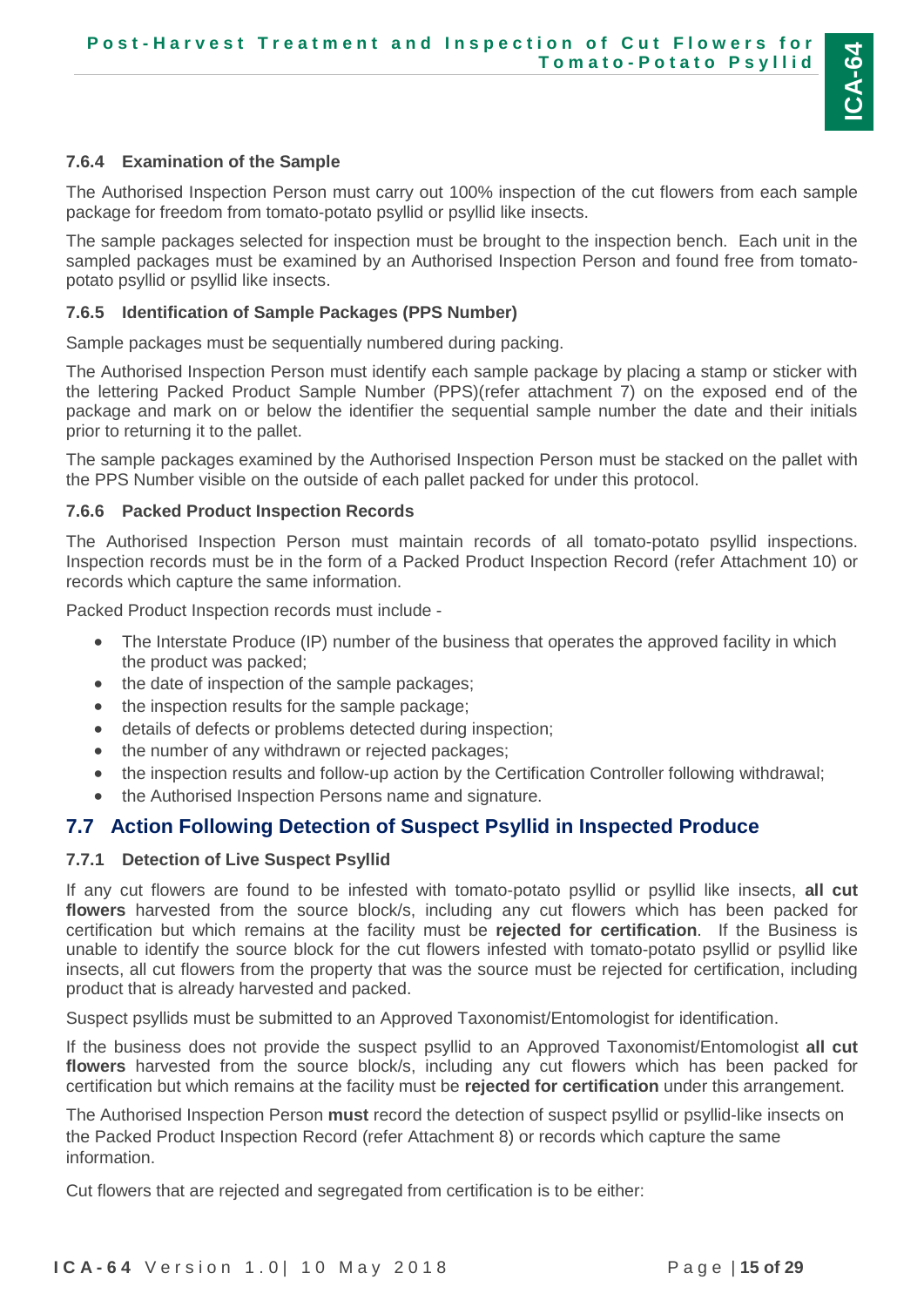- 1. Held in an identified area until sample analysis of the suspect psyllid is conducted and written results confirming the suspect psyllid is not tomato-potato psyllid is provided; or
- 2. Consigned to a market that does not require certification of freedom from tomato potato psyllid; or
- 3. Treated in accordance with an alternative quarantine entry requirement for the control of tomato potato psyllid (i.e. fumigation).

If the suspect psyllid sample is returned confirming the sample is not tomato potato psyllid, all rejected product that is segregated may be reconsidered for certification under this Operational Procedure provided all requirements have been met.

If tomato potato psyllid is confirmed by diagnosis of the sample or if it cannot be positively identified as not being tomato-potato psyllid, **all cut flowers** harvested from the source block/s, including any cut flowers which has been packed for certification but which remains at the facility **must** be rejected for certification under the Operational Procedure.

As soon as practical and not more than twenty-four (24) working hours from the time of the receipt of the positive sample result, the result **must** be reported to the DPIRD so an investigation may be carried out to determine the cause and rectify any problems

The DPIRD - Quality Assurance Coordinator can be contacted via:

- $\bullet$  Email  $qa@agric.wa.gov.au$
- Phone  $9334 1800$

**ICA-64**

Details of the rejected product must also be included on the Packed Product Inspection Record.

#### <span id="page-15-0"></span>**7.7.2 Handling Suspect Psyllid Specimens**

Suspect psyllid samples must be handled, stored and dispatched in accordance with the Work Instructions for the - Inspection of cut flowers for Tomato-potato Psyllid [WI-ICA64-01]

The Authorised Inspection Person must record the following details on the Psyllid Identification Record (refer Attachment 9)

- the name of the Authorised Inspection Person taking the sample;
- the Interstate Produce (IP No.) number of the accredited Business inspecting the cut flowers;
- the name and address of the grower and packer or Interstate Produce (IP No.) number of the source property;
- the type and quantity of cut flowers from which the sample was taken;
- the date the sample was taken;
- the date the sample was submitted to an Approved Taxonomist/Entomologist;
- the contact telephone number and e-mail and fax contact of the Authorised Inspection Person;
- and the type of sample, diagnosis request and sample details.

The Authorised Inspection Person must seal the specimen bottle into a sealable plastic bag with the sample submission form, then forward, the sample by secured means to an Approved Taxonomist/Entomologist within 24 hours of taking the sample.

Where a suspect psyllid is captured and contained on cut flowers, the cut flower or part of the cut flower with the suspect pest must be wrapped in damp paper towel and placed into a plastic bag without a preservative material.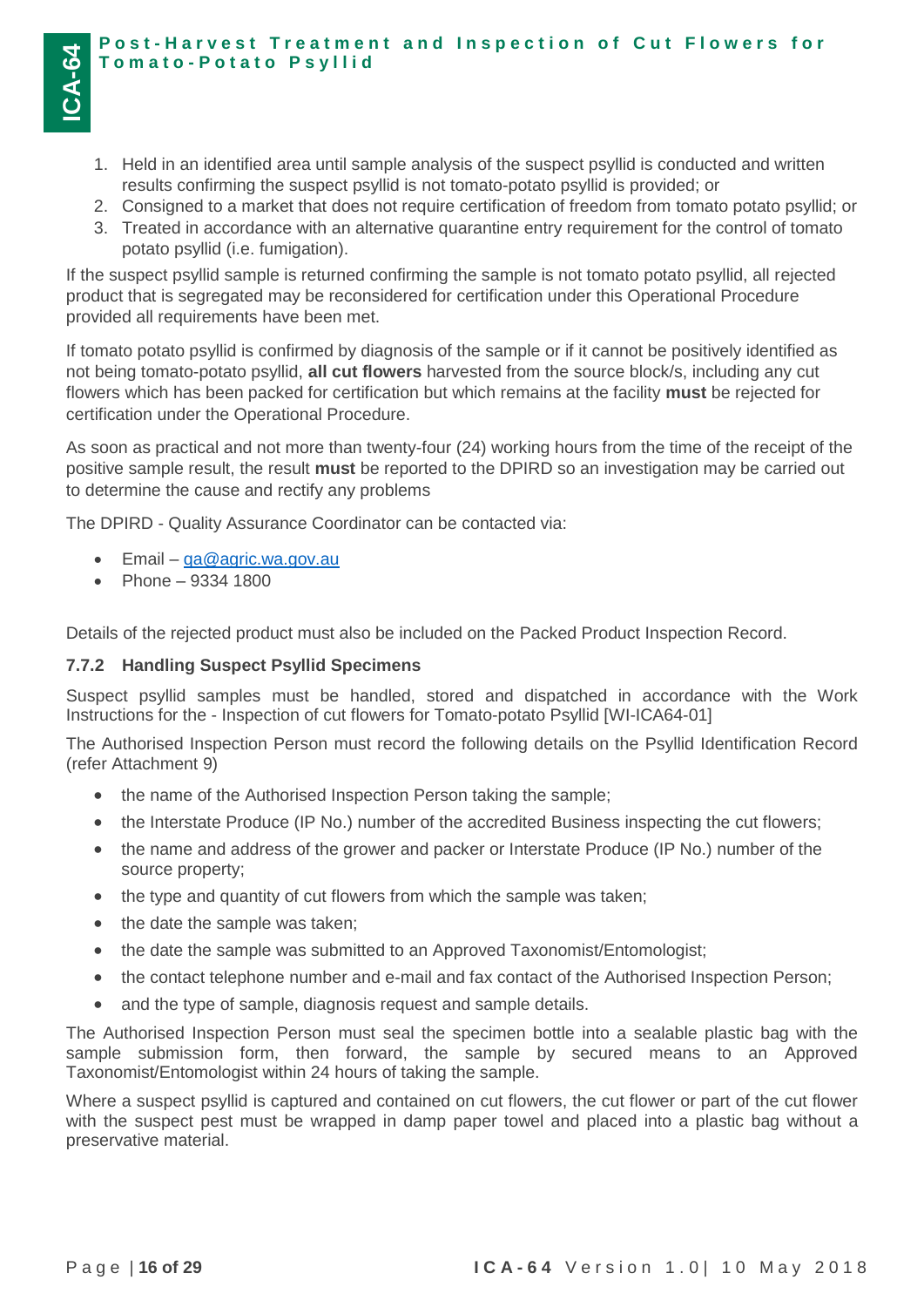

The Business must obtain written notification of all sample result from the Approved Taxonomist/Entomologist. The Approved Taxonomist/Entomologist must complete the Diagnosis Details Section of the Psyllid Identification Record and return it to the Certification Controller of the accredited Business.

Where suspect psyllid cannot be positively identified by an Approved Taxonomist/Entomologist, the cut flowers will be rejected for certification under the Operational Procedure.

### <span id="page-16-0"></span>**7.8 Confirmation of Tomato-Potato Psyllid**

Where a suspect psyllid is subsequently confirmed to be tomato-potato psyllid or if it cannot be positively identified as not being tomato-potato psyllid, the Certification Controller of the accredited business must obtain written notification from the entomologist/taxonomist to this effect.

All cut flowers in the consignment must be rejected for certification under the arrangement as per section 4.9.1: Rejected Product. Confirmation of tomato-potato psyllid must be reported to the Accrediting Authority within 24 hours by the accredited business.

Details of the rejected product must also be included on the Cut Flowers Inspection Record.

#### **7.8.1 Rejected Product**

All rejected cut flowers must be isolated and clearly identified to prevent mixing with conforming product.

Product rejected for tomato-potato psyllid may be –

- a) certified in accordance with an alternative quarantine entry condition; or
- b) consigned to markets that do not require certification of treatment and/or inspection for tomatopotato psyllid.

Details of the rejected product must also be included on the Packed Product Inspection Record.

#### <span id="page-16-1"></span>**7.9 Post treatment and Inspection Security and Identification**

#### <span id="page-16-2"></span>**7.9.1 Security**

All treated and inspected cut flowers must be held post treatment and inspection in the designated treatment area which is physically isolated from untreated cut flowers.

#### <span id="page-16-3"></span>**7.9.2 Packing**

Packed and palletised cut flowers must be placed in secure conditions without delay after treatment and inspection.

Inspected product must be held for the minimum practical period after inspection before it must be secured to prevent infestation by tomato- potato psyllid.

Any treated and inspected cut flowers which remain unpacked at the end of the day must be held in secure conditions until packed.

Completed pallets must be held for the minimum practical period before placing in secure conditions.

Certified product must be stored at and transported from the facility in secure conditions which prevent infestation by tomato-potato psyllid.

Secure conditions include at least one of the following-

- unvented packages; vented packages with the vents secured with mesh which has a maximum aperture of 0.5 mm;
- wrapping or bagging in sealed plastic sleeves or bags;
- fully enclosed consignments under tarpaulins, hessian, shade cloth, mesh or other covering which has a maximum aperture of 0.5 mm;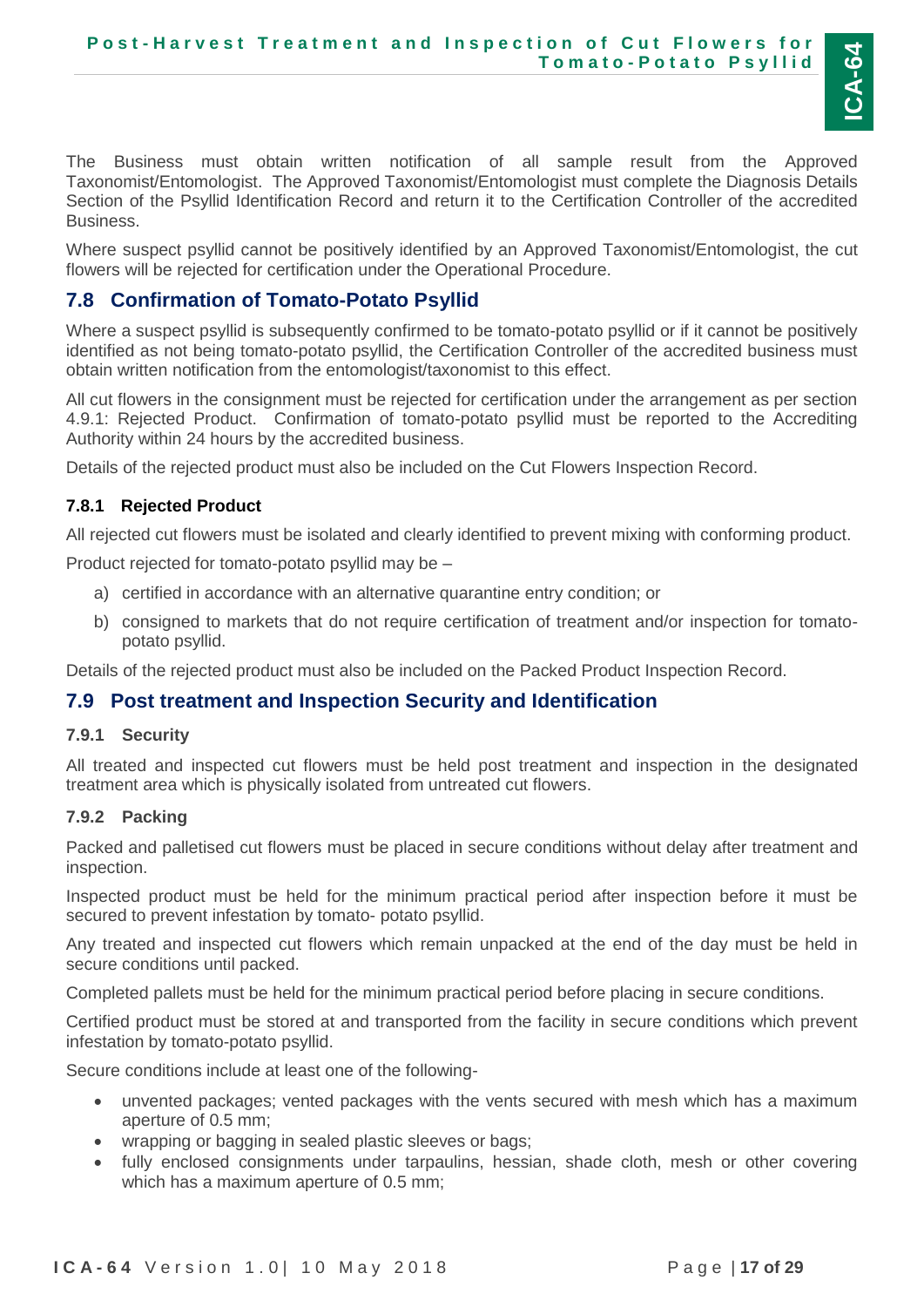#### **Post-Harvest Treatment and Inspection of Cut Flowers for T o m a t o - P o t a t o P s y l l i d**

- consignment shrink-wrapped and sealed as a palletised unit;
- fully enclosed or screened buildings, cold-rooms, vehicles (including tautliners in good condition)
- other facilities free from gaps or other entry points greater than 0.5 mm.

The Business must have adequate procedures in place which prevent mixing of treated and untreated product at the facility.

### <span id="page-17-0"></span>**7.10 Dispatch**

#### <span id="page-17-1"></span>**7.10.1 Package Identification**

The Authorised Dispatcher must ensure that each package is marked in indelible and legible characters of at least 5 mm, with –

- the **Interstate Produce (IP)** number of the Business that operates the approved; and
- the words "**MEETS ICA -64**"; and
- the **date (or date code)** on which the cut flowers were treated;

prior to the issuance of a Plant Health Assurance Certificate by the Business under this Operational Procedure.

#### <span id="page-17-2"></span>**7.10.2 Plant Health Assurance Certificates**

The Authorised Dispatcher must ensure a Plant Health Assurance Certificate is completed, dated and signed by an Authorised Signatory of the Business prior to dispatch of the consignment from the facility to a market requiring certification of treatment and inspection.

Plant Health Assurance Certificates must include –

- (a) in the "Accredited Business that Prepared the Produce" section
	- the name and address of the Accredited Business that treated and inspected the cut flowers;

(b) in the "Treatment" section -

- in the Date column, the date of treatment;
- in the Treatment column, the word "dipped"
- in the Chemical (Active Ingredient) column, the words "25g/L Deltamethrin";
- in the Concentration column, the words "at \*\*\* mL/L", where \*\*\* is the number of millilitres of concentrate added per litre of mixture; and
- in the Duration and Temperature column, the words "dipped for 3 min".

NOTE: Where there is insufficient room to list each cut flowers type the words "See Attachment" are to be used and an Attachment Sheet securely attached to each copy of the assurance certificate.

The Attachment Sheet must include the words 'ATTACHMENT SHEET', the name and address of the consignor, the assurance certificate number, the signature of the Authorised Signatory that signed the certificate and the date.

Plant Health Assurance Certificates must be completed, issued to cover each consignment (i.e. a discrete quantity of product transported to a single consignee at one time) to avoid splitting of consignments.

An example Plant Health Assurance Certificate is shown as Attachment 1.

Plant Health Assurance Certificates must be completed, issued and distributed in accordance with the Work Instruction Guidelines for Completion of Plant Health Assurance Certificates (WI-QA015).

#### <span id="page-17-3"></span>**7.10.3 Plant Health Assurance Certificate Distribution**

The original (yellow copy) must accompany the consignment.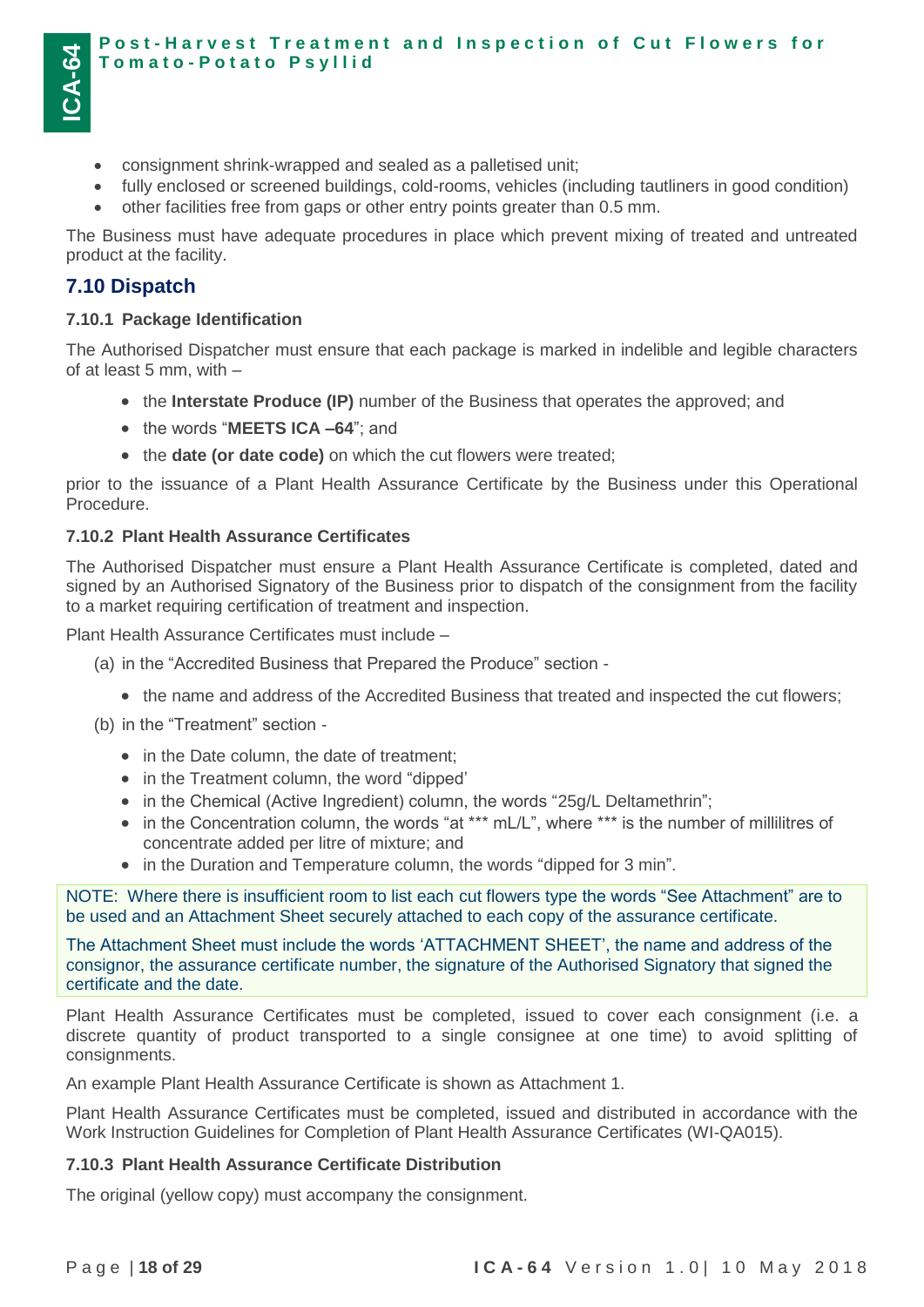The duplicate (blue copy) is to be sent to the below address not less than monthly.

Quality Assurance Officer Quarantine WA Locked Bag 69 WELSHPOOL DC, WA 6986

The triplicate (white copy) must be retained by the QA accredited Business that issued the certificate.

## <span id="page-18-0"></span>**7.11 ICA System Records**

The Business must maintain the following records –

- Chemical Mixture Tank Calibration Certificate;
- Mechanical Feed Calibration Tests Record;
- Dip Mixture Preparation Chart;
- Dip Mixture Preparation and Treatment Record
- Certificate of Attainment for each Authorised Inspection Person;
- Register of Authorised Inspection Persons;
- Psyllid Sample Submission form.
- Packed Product Inspection Record;
- a copy of each Plant Health Assurance Certificate issued by the business.

ICA system records must be retained for a period of at least 12 months from completion, or until the next compliance audit of the ICA arrangement, whichever is the later.

An accredited Business must hold a minimum of 12 months ICA system records at the time of any compliance audit. If the compliance audit is conducted more than 12 months from the last compliance audit, the business must maintain all records completed since the previous compliance audit.

ICA system records must be made available on request by an Inspector.

## <span id="page-18-1"></span>**7.12 ICA System Documentation**

The Business must maintain the following documentation –

- a copy of the Business's current Application for Accreditation;
- a current copy of this Operational Procedure;
- a current Certificate of Accreditation for an Interstate Certification Assurance Arrangement.

ICA system documentation must be made available on request by an Inspector.

# <span id="page-18-2"></span>8. NON-CONFORMANCES AND SANCTIONS

### <span id="page-18-3"></span>**8.1.1 Non-conformances**

Audits are regularly undertaken to evaluate the effectiveness of implementation of ICA requirements. If, in the opinion of the auditor, there is evidence indicating that there has been a failure to meet one or more accreditation requirements, the auditor may raise a Non-conformance Report (NCR). Actions required to address the non-conformance must be discussed and recorded on the NCR.

If the integrity of the accreditation has been significantly compromised, the non-conformance may provide grounds for the suspension or cancellation of the accreditation.

## <span id="page-18-4"></span>**8.1.2 Incident Reports**

Incident Reports may be raised by interstate quarantine authorities to report the detection of a nonconformance in cut flowers certified under this ICA arrangement. An investigation into the incident must be conducted and findings reported back to the originator.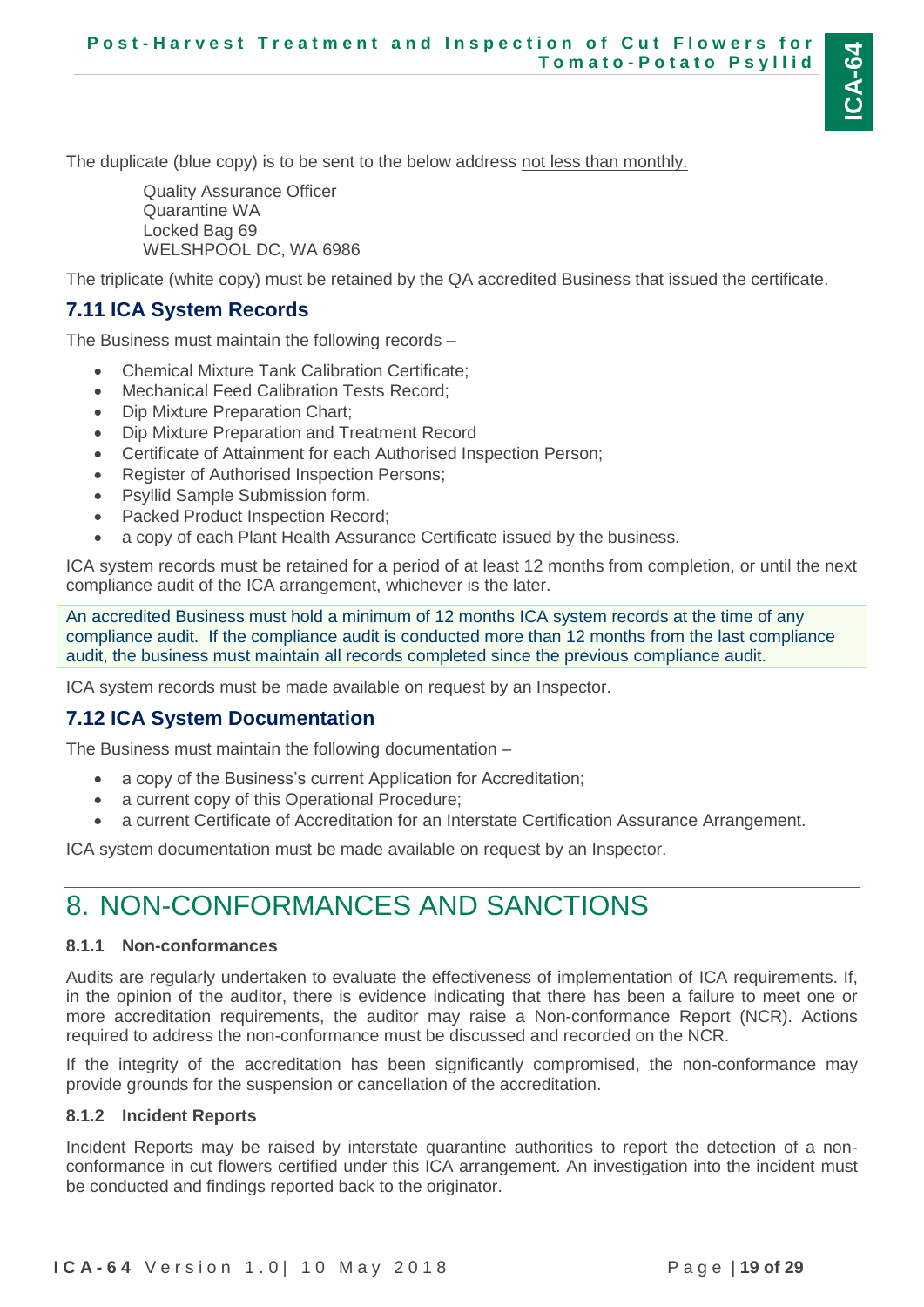#### **Post-Harvest Treatment and Inspection of Cut Flowers for T o m a t o - P o t a t o P s y l l i d**

If the integrity of the accreditation has been significantly compromised, the incident may provide grounds for the suspension or cancellation of the accreditation.

#### <span id="page-19-0"></span>**8.1.3 Suspension and Cancellation**

DPIRD may suspend or cancel an accreditation when an accredited business is found, for example, to have:

- obtained accreditation through the provision of false or misleading information;
- not paid fees owing to the DPIRD;
- contravened an accreditation requirement that compromises the integrity of the arrangement; and/or
- not rectified a non-conformance.

Any action taken by DPIRD to suspend or cancel an accreditation must be provided in writing to the business. This must also provide guidance on the lodgement of a written appeal requesting that the decision be reviewed.

## <span id="page-19-1"></span>9. CHARGING POLICY

The Business will be charged for all audit and investigation activities on a time basis at current rates prescribed by the DPIRD.

## <span id="page-19-2"></span>10. ATTACHMENTS

| Plant Health Assurance Certificate (completed example) |
|--------------------------------------------------------|
| Chemical Mixture Tank Calibration Certificate (blank)  |
| Mechanical Feed Calibration Tests Record (blank)       |
| Dip Mixture Preparation Chart (blank)                  |
| Dip Mixture Preparation and Treatment Record (blank)   |
| Register of Authorised Inspections Persons (blank)     |
| Packed Product Sample (PPS) (example)                  |
| Packed Product Inspection Record (blank)               |
| Psyllid Identification Record (blank)                  |
|                                                        |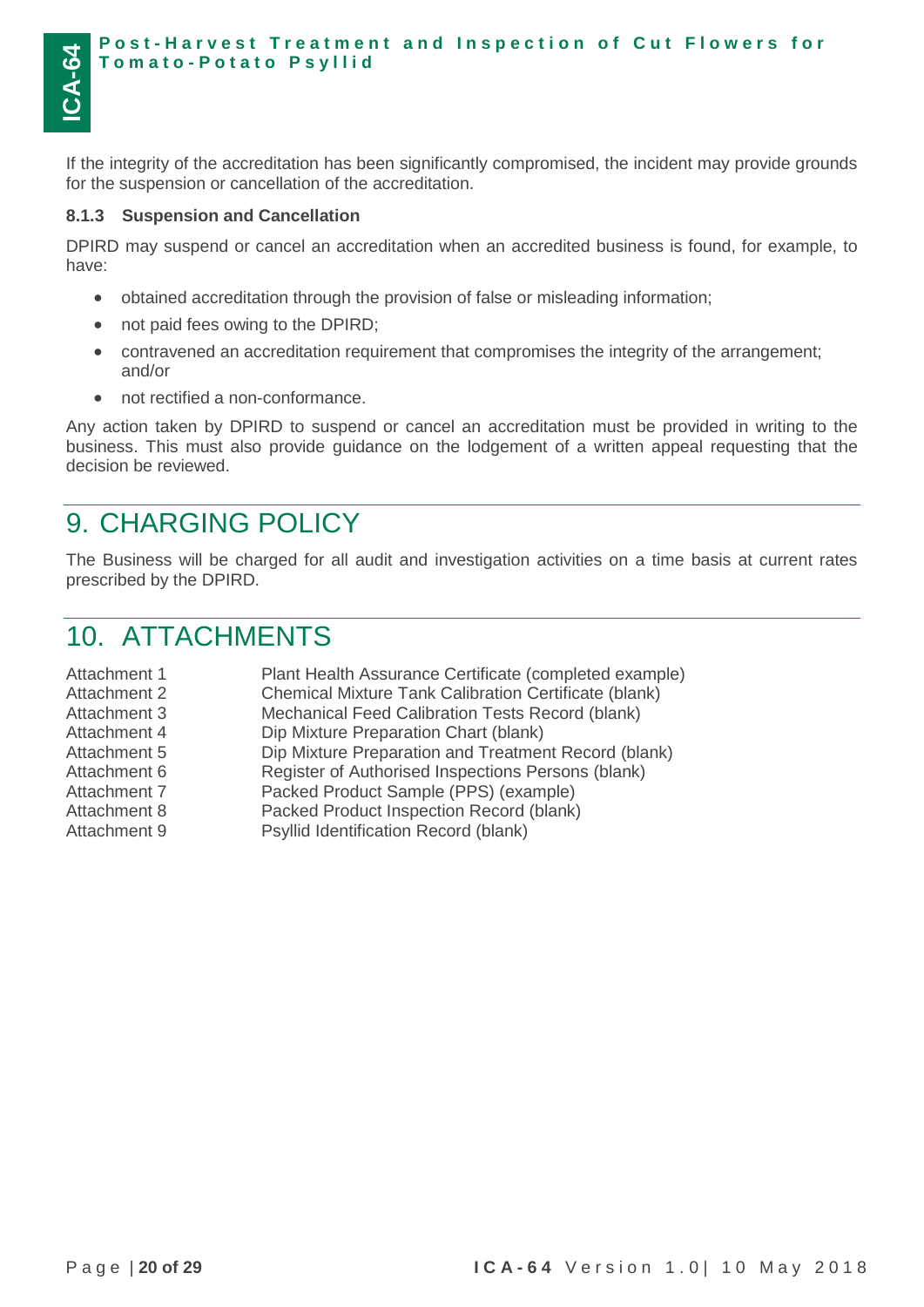#### Attachment 1



| ORIGINAL (Yellow) - Consignment Copy      |
|-------------------------------------------|
| DUPLICATE (Blue) - Quarantine WA Copy     |
| TRIPLICATE (White) - Business (Book) Copy |

| <b>Certificate Number:</b>                                                                                                                                                        |            |  | XXXX    |  |  |  |  |
|-----------------------------------------------------------------------------------------------------------------------------------------------------------------------------------|------------|--|---------|--|--|--|--|
| Business Specific Information*                                                                                                                                                    |            |  |         |  |  |  |  |
| Dispatch Date:                                                                                                                                                                    | $\sqrt{1}$ |  | Ref No: |  |  |  |  |
| Arrival Date:                                                                                                                                                                     |            |  | PO No:  |  |  |  |  |
| * These items display business specific information entered at<br>the discretion of the consignor. They do not represent any part<br>of the certifying conditions of the produce. |            |  |         |  |  |  |  |

## **Plant Health Assurance Certificate**

Biosecurity and Agriculture Management (Quality Assurance and Accreditation) Regulations 2013 All accreditation details must be completed. Please print clearly and initial any alterations

#### **Consignment Details**

Address Somewhere Road

Somewhere NSW

#### **Re-consigned To**

Name Address

(Splitting consignments or re-consigning whole consignments).

#### **Certification Details IP Number Facility Number**

| W | - 9999 | m | $\sim$<br>4-64 |
|---|--------|---|----------------|
|   |        |   |                |

Procedure

**Accredited Business That Prepared The Produce** Name **ABC Flowers Pty Ltd** 

Address **Block Road** 

Perth WA 6000

**Grower or Packer** 

**ABC Flowers Pty Ltd** Name

Address **Block Road** 

Perth WA 6000

**Other Facilities Supplying Produce** 

| <b>Number</b><br>οf<br>Packages | Type of<br>Packages (e.g.<br>trays, cartons) | Type of<br>Produce | <b>Brand Name or identifying marks</b><br>(As marked on packages) | Date Code<br>(As marked on<br>packages) | <b>Authorisation for Split</b><br>Consignment |
|---------------------------------|----------------------------------------------|--------------------|-------------------------------------------------------------------|-----------------------------------------|-----------------------------------------------|
| 12                              | Cartons                                      | <b>Flowers</b>     | <b>ABC Flowers</b>                                                | 232018                                  |                                               |
|                                 |                                              |                    |                                                                   |                                         | Affix Authorisation Stamp to                  |
|                                 |                                              |                    |                                                                   |                                         | Split / Re-consignee here                     |
|                                 |                                              |                    |                                                                   |                                         |                                               |
| _ _ _ _ _                       |                                              |                    |                                                                   |                                         |                                               |

#### **Treatment Details**

| <b>Treatment</b> | Chemical (Active Ingredient) | <b>Treatment Date</b> | <b>Concentration / Duration and Temperature</b> |
|------------------|------------------------------|-----------------------|-------------------------------------------------|
| <b>Dip</b>       | 25g/L Detamethrin            | 1/3/2018              | $2m/L$ - dipped for smin                        |
|                  |                              |                       |                                                 |
|                  |                              |                       |                                                 |
|                  |                              |                       |                                                 |

**Additional Certification / Codes** 

#### **Declaration**

I, an authorised Signatory of the accredited business that prepared the plants or plant produce described above, hereby declare that the plants or<br>plant produce have been prepared in the business's approved facilities in a that the details shown above are true and correct in every particular. I acknowledge that it is an offence under the Biosecurity and Agriculture Management (Quality Assurance and Accreditation) Regulations 2013 to issue assurance certificates without being accredited and/ or making false statements in certificates and declarations.

| Authorised Signatory's Name (Please Print) | Signature | Date      |
|--------------------------------------------|-----------|-----------|
| <b>Joe Bloggs</b>                          | LA Hloggs | 2/03/2018 |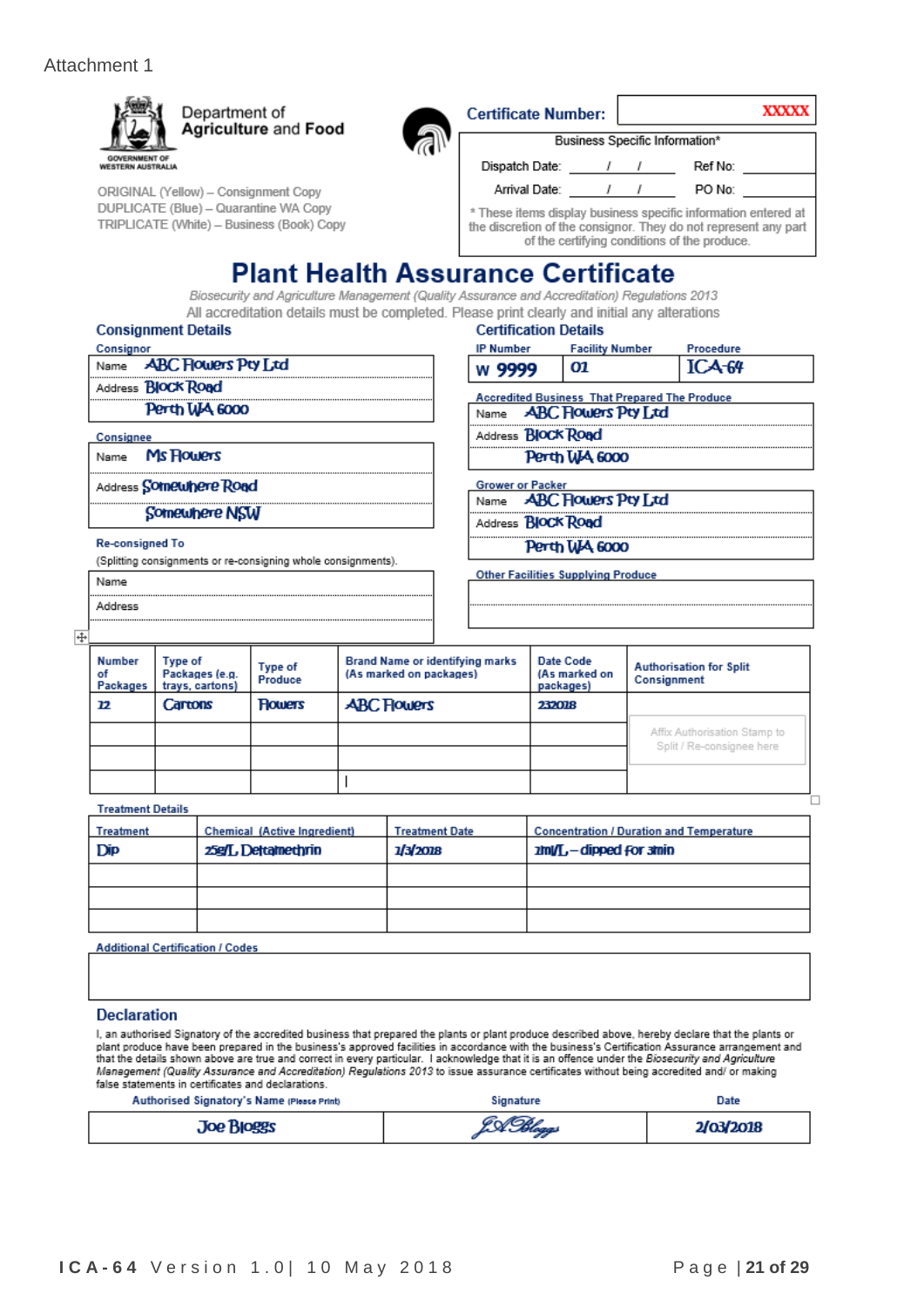#### Attachment 2

# CHEMICAL MIXTURE TANK CALIBRATION CERTIFICATE - ICA64

|                                                                | <b>EQUIPMENT CALIBRATED</b>                                                                                           |
|----------------------------------------------------------------|-----------------------------------------------------------------------------------------------------------------------|
| Name and Address of<br><b>Owner of Equipment:</b>              | <u> 1980 - John Stein, Amerikaansk politiker (* 1950)</u>                                                             |
| Type of equipment                                              |                                                                                                                       |
| Brand:                                                         |                                                                                                                       |
| Model:                                                         |                                                                                                                       |
| Serial No.:                                                    |                                                                                                                       |
| Other Identification:                                          | <u> 1989 - Johann Barn, amerikansk politiker (d. 1989)</u>                                                            |
|                                                                | <b>TESTING DETAILS</b>                                                                                                |
| Name and Address of the<br><b>Business Conducting the</b>      | <u> 1989 - Johann Stoff, deutscher Stoffen und der Stoffen und der Stoffen und der Stoffen und der Stoffen und de</u> |
| Test:                                                          |                                                                                                                       |
| Date of Testing:                                               | <u> 1989 - Johann John Stone, markin film yn y brening yn y brening yn y brening yn y brening y brening yn y bre</u>  |
| Date of Latest Calibration                                     |                                                                                                                       |
| of Flow Meter:                                                 | and the control of the control of the control of the control of the control of the control of the control of the      |
|                                                                | <b>CALIBRATION RESULTS</b>                                                                                            |
| Maximum Mixture Level Volume (litres)                          |                                                                                                                       |
| Incremental Volumes (litres)<br>(as marked on the spray tank): |                                                                                                                       |
|                                                                |                                                                                                                       |
|                                                                | <b>CERTIFICATION</b>                                                                                                  |

The spray mixture tank on the equipment described above has been calibrated in the normal filling position using a calibrated flow meter. Volume indicator marks have been clearly marked on the tank with the volume in litres required to fill the tank to that level.

Printed Name Date

\_\_\_\_\_\_\_\_\_\_\_\_\_\_\_\_\_\_\_\_\_\_\_\_\_\_\_\_\_\_\_\_\_\_\_\_\_\_\_\_\_\_\_ \_\_\_\_\_\_\_\_\_\_\_\_\_\_\_\_\_\_\_\_\_\_\_\_\_\_\_\_\_\_\_\_\_\_\_\_\_\_\_\_\_ / /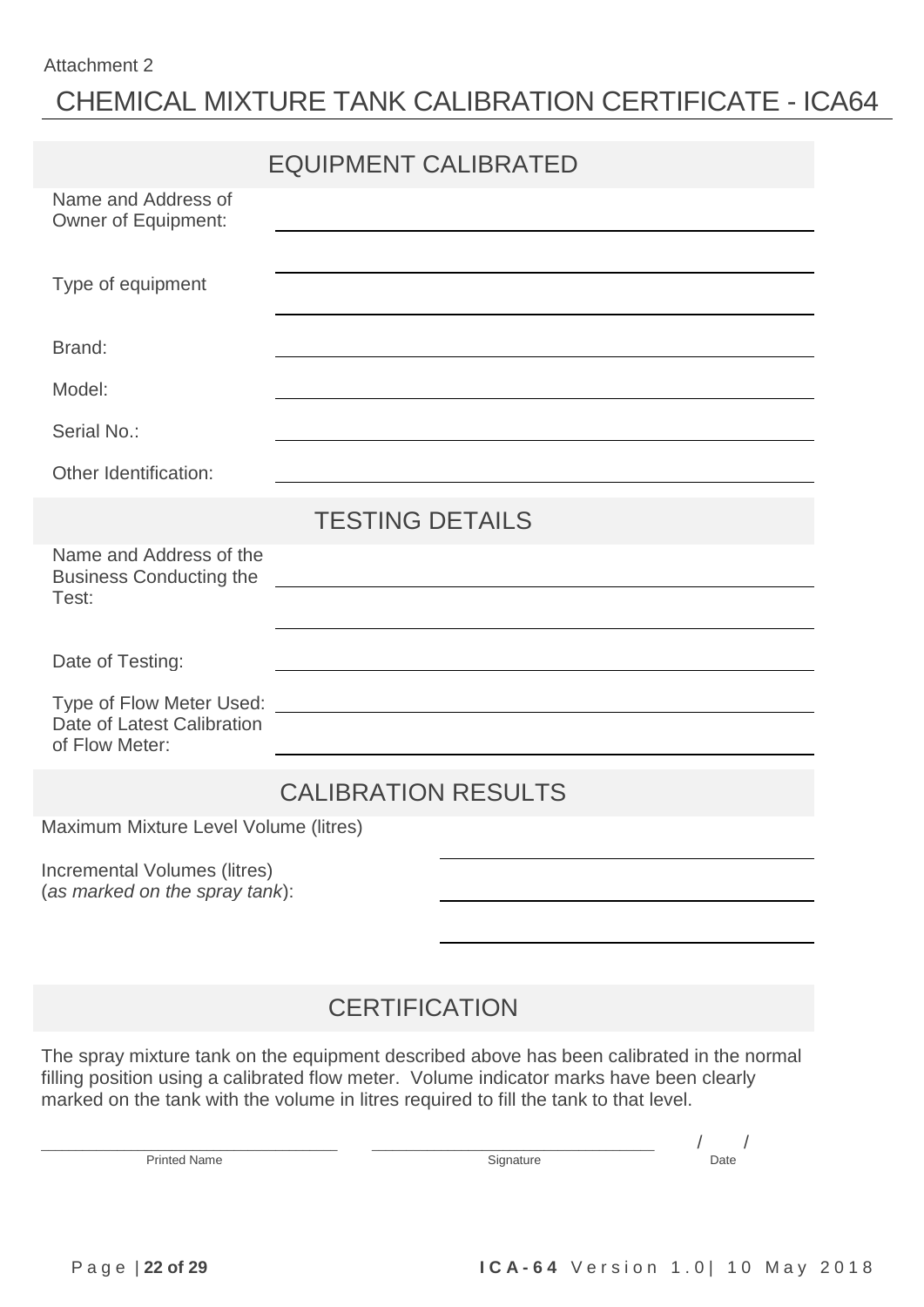## Mechanical Feed Calibration Tests Record – ICA64

| Date of Test | <b>Flower Type</b><br>Time Immersed in Dip (seconds)<br>Test 1   Test 2   Test 3 |  | Time to Drying<br>Process (seconds) | Name of Testing<br>Person | <b>Comments</b> |  |
|--------------|----------------------------------------------------------------------------------|--|-------------------------------------|---------------------------|-----------------|--|
|              |                                                                                  |  |                                     |                           |                 |  |
|              |                                                                                  |  |                                     |                           |                 |  |
|              |                                                                                  |  |                                     |                           |                 |  |
|              |                                                                                  |  |                                     |                           |                 |  |
|              |                                                                                  |  |                                     |                           |                 |  |
|              |                                                                                  |  |                                     |                           |                 |  |
|              |                                                                                  |  |                                     |                           |                 |  |
|              |                                                                                  |  |                                     |                           |                 |  |
|              |                                                                                  |  |                                     |                           |                 |  |
|              |                                                                                  |  |                                     |                           |                 |  |
|              |                                                                                  |  |                                     |                           |                 |  |
|              |                                                                                  |  |                                     |                           |                 |  |
|              |                                                                                  |  |                                     |                           |                 |  |
|              |                                                                                  |  |                                     |                           |                 |  |
|              |                                                                                  |  |                                     |                           |                 |  |
|              |                                                                                  |  |                                     |                           |                 |  |
|              |                                                                                  |  |                                     |                           |                 |  |
|              |                                                                                  |  |                                     |                           |                 |  |
|              |                                                                                  |  |                                     |                           |                 |  |
|              |                                                                                  |  |                                     |                           |                 |  |
|              |                                                                                  |  |                                     |                           |                 |  |
|              |                                                                                  |  |                                     |                           |                 |  |
|              |                                                                                  |  |                                     |                           |                 |  |
|              |                                                                                  |  |                                     |                           |                 |  |
|              |                                                                                  |  |                                     |                           |                 |  |
|              |                                                                                  |  |                                     |                           |                 |  |
|              |                                                                                  |  |                                     |                           |                 |  |
|              |                                                                                  |  |                                     |                           |                 |  |
|              |                                                                                  |  |                                     |                           |                 |  |
|              |                                                                                  |  |                                     |                           |                 |  |
|              |                                                                                  |  |                                     |                           |                 |  |
|              |                                                                                  |  |                                     |                           |                 |  |
|              |                                                                                  |  |                                     |                           |                 |  |
|              |                                                                                  |  |                                     |                           |                 |  |
|              |                                                                                  |  |                                     |                           |                 |  |
|              |                                                                                  |  |                                     |                           |                 |  |
|              |                                                                                  |  |                                     |                           |                 |  |
|              |                                                                                  |  |                                     |                           |                 |  |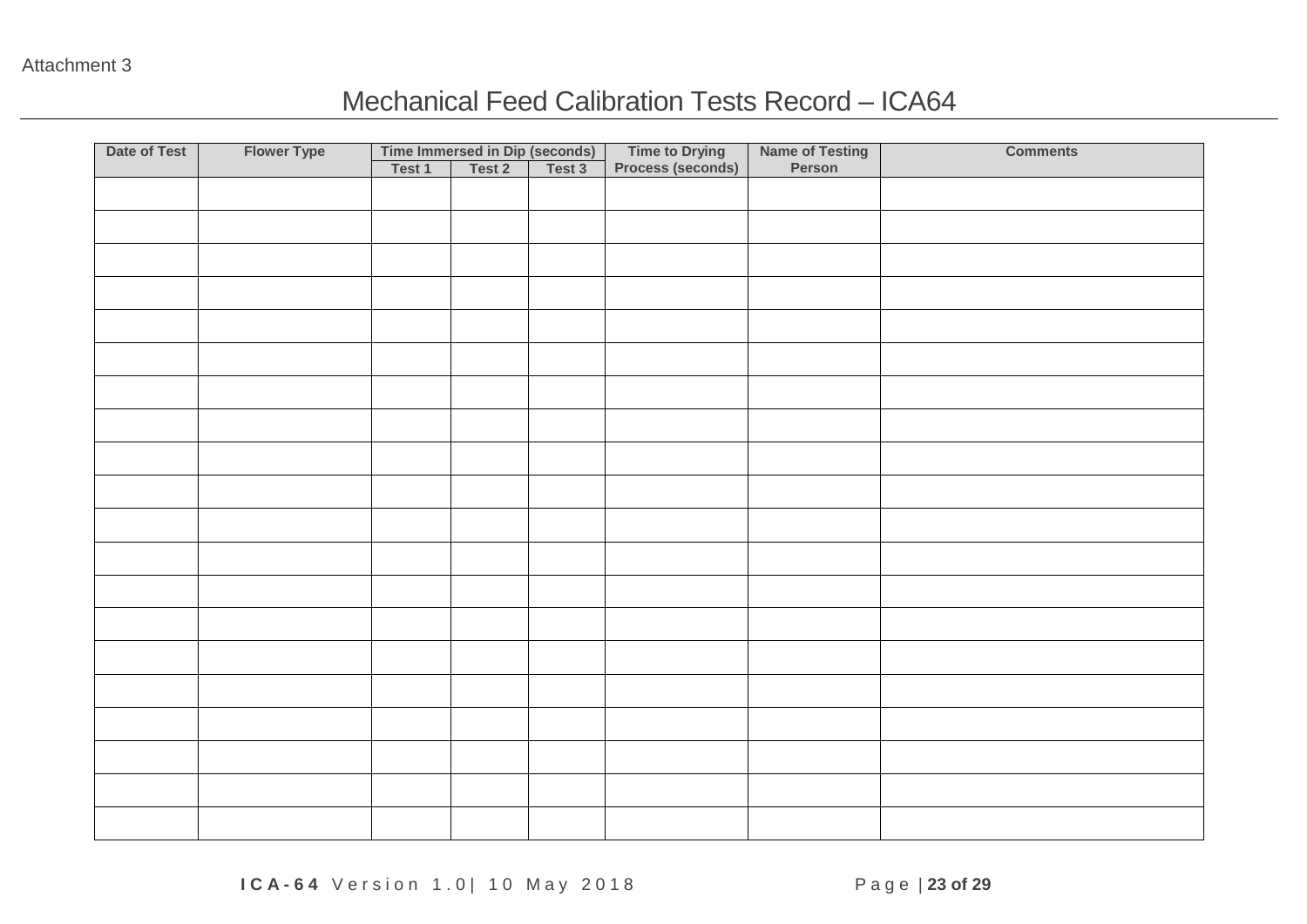# DIP MIXTURE PREPARATION CHART - ICA64

|                       | Active Ingredient ________________________ Conc. _______ g/L |  |  |  |  |  |
|-----------------------|--------------------------------------------------------------|--|--|--|--|--|
|                       | Concentrate Mixing Rate _____ mL/litre of mixture            |  |  |  |  |  |
|                       | <b>Full Tank</b>                                             |  |  |  |  |  |
|                       | Full Dip Tank Volume = _________________________Litres       |  |  |  |  |  |
|                       | Volume of Concentrate $=$ _________________ millilitres      |  |  |  |  |  |
|                       | <b>Part Fill</b>                                             |  |  |  |  |  |
|                       | mL Concentrate / Litres Mixture                              |  |  |  |  |  |
|                       | mL Concentrate / Litres Mixture                              |  |  |  |  |  |
|                       | _____ mL Concentrate / _____ Litres Mixture                  |  |  |  |  |  |
|                       | mL Concentrate / Litres Mixture                              |  |  |  |  |  |
| <b>Litres Mixture</b> | mL Concentrate /                                             |  |  |  |  |  |
|                       | mL Concentrate / ________ Litres Mixture                     |  |  |  |  |  |

Printed Name Signature Signature Date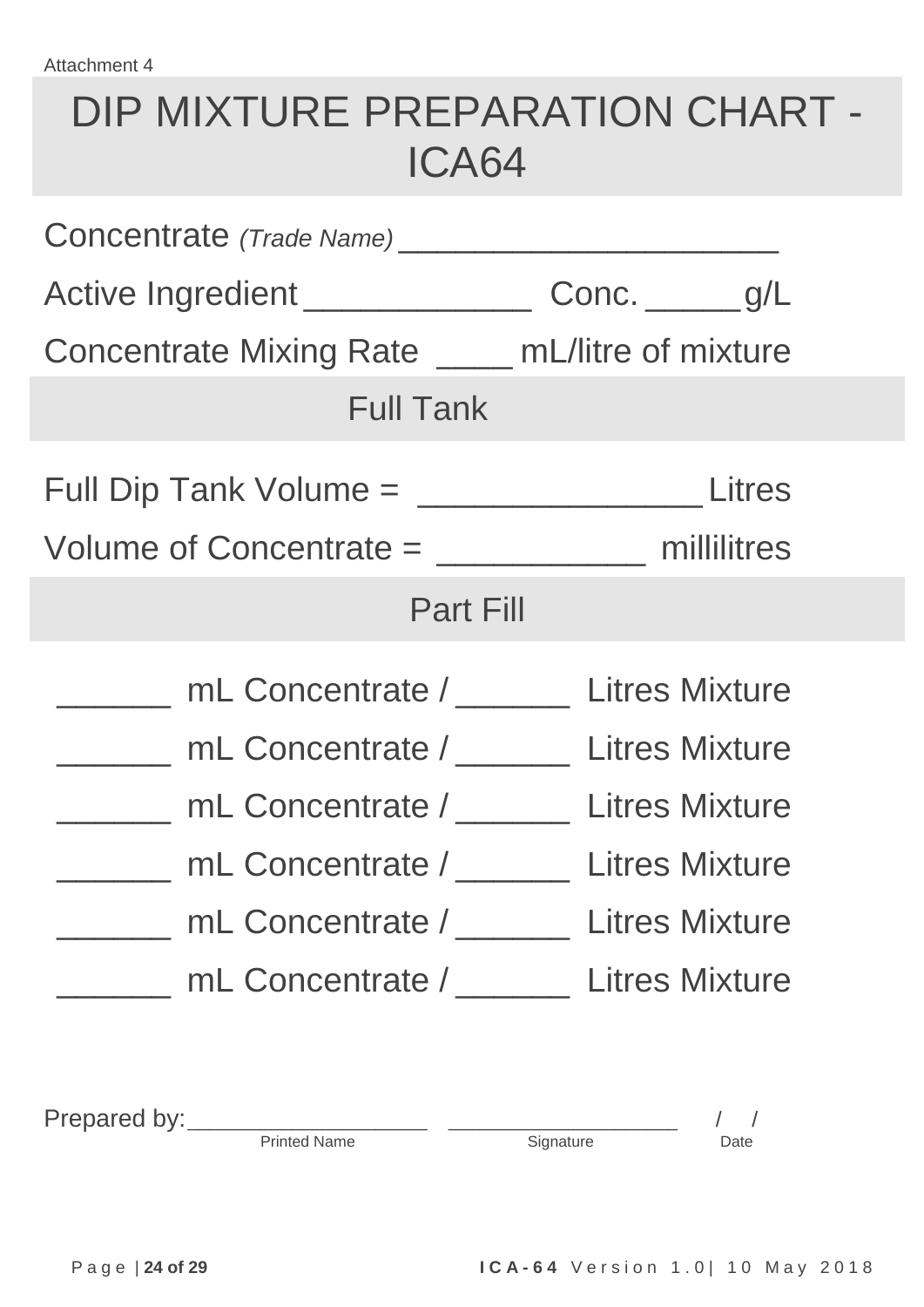# **DIP MIXTURE PREPARATION AND TREATMENT RECORD – ICA64**

| TREATMENT MIXTURE PREPARATION |      |                                           |                               |                                        | <b>TREATMENT</b>                        |                           |                       |                               |                                 |                              |           |
|-------------------------------|------|-------------------------------------------|-------------------------------|----------------------------------------|-----------------------------------------|---------------------------|-----------------------|-------------------------------|---------------------------------|------------------------------|-----------|
| Date                          | Time | Volume of<br>Concentrate<br>(Millilitres) | Volume of<br>Mixture (Litres) | Trade Name<br>$\circ$ f<br>Concentrate | Other<br>Pesticide(s)<br>or Additive(s) | Date<br>of<br>Application | Dip Equipment<br>Used | Type of<br>Flowers<br>Treated | Number of<br>Flowers<br>Treated | Treatment<br>Operator's Name | Signature |
|                               |      |                                           |                               |                                        |                                         |                           |                       |                               |                                 |                              |           |
|                               |      |                                           |                               |                                        |                                         |                           |                       |                               |                                 |                              |           |
|                               |      |                                           |                               |                                        |                                         |                           |                       |                               |                                 |                              |           |
|                               |      |                                           |                               |                                        |                                         |                           |                       |                               |                                 |                              |           |
|                               |      |                                           |                               |                                        |                                         |                           |                       |                               |                                 |                              |           |
|                               |      |                                           |                               |                                        |                                         |                           |                       |                               |                                 |                              |           |
|                               |      |                                           |                               |                                        |                                         |                           |                       |                               |                                 |                              |           |
|                               |      |                                           |                               |                                        |                                         |                           |                       |                               |                                 |                              |           |
|                               |      |                                           |                               |                                        |                                         |                           |                       |                               |                                 |                              |           |
|                               |      |                                           |                               |                                        |                                         |                           |                       |                               |                                 |                              |           |
|                               |      |                                           |                               |                                        |                                         |                           |                       |                               |                                 |                              |           |
|                               |      |                                           |                               |                                        |                                         |                           |                       |                               |                                 |                              |           |
|                               |      |                                           |                               |                                        |                                         |                           |                       |                               |                                 |                              |           |
|                               |      |                                           |                               |                                        |                                         |                           |                       |                               |                                 |                              |           |
|                               |      |                                           |                               |                                        |                                         |                           |                       |                               |                                 |                              |           |
|                               |      |                                           |                               |                                        |                                         |                           |                       |                               |                                 |                              |           |
|                               |      |                                           |                               |                                        |                                         |                           |                       |                               |                                 |                              |           |
|                               |      |                                           |                               |                                        |                                         |                           |                       |                               |                                 |                              |           |
|                               |      |                                           |                               |                                        |                                         |                           |                       |                               |                                 |                              |           |
|                               |      |                                           |                               |                                        |                                         |                           |                       |                               |                                 |                              |           |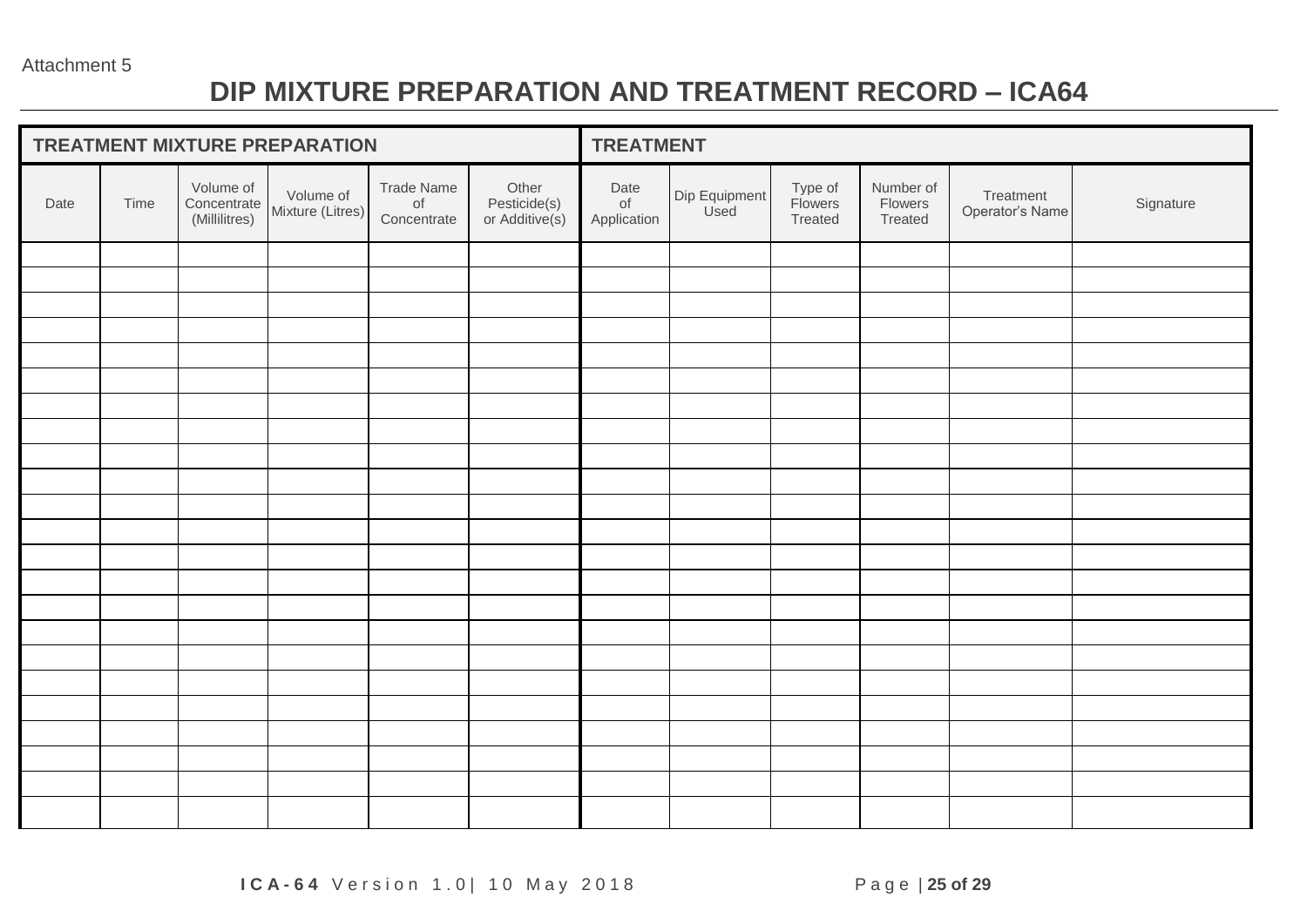## Attachment 6 **REGISTER OF APPROVED MONITORING PERSONS – ICA64**

| Accredited<br><b>Business Name</b> |                     |                              | W<br>IP Number                         |           |  |  |
|------------------------------------|---------------------|------------------------------|----------------------------------------|-----------|--|--|
| Date of Training                   |                     | Authorised Inspection Person | Authorised by Certification Controller |           |  |  |
|                                    | <b>Printed Name</b> | Signature                    | <b>Printed Name</b>                    | Signature |  |  |
|                                    |                     |                              |                                        |           |  |  |
|                                    |                     |                              |                                        |           |  |  |
|                                    |                     |                              |                                        |           |  |  |
|                                    |                     |                              |                                        |           |  |  |
|                                    |                     |                              |                                        |           |  |  |
|                                    |                     |                              |                                        |           |  |  |
|                                    |                     |                              |                                        |           |  |  |
|                                    |                     |                              |                                        |           |  |  |
|                                    |                     |                              |                                        |           |  |  |
|                                    |                     |                              |                                        |           |  |  |
|                                    |                     |                              |                                        |           |  |  |
|                                    |                     |                              |                                        |           |  |  |
|                                    |                     |                              |                                        |           |  |  |
|                                    |                     |                              |                                        |           |  |  |
|                                    |                     |                              |                                        |           |  |  |
|                                    |                     |                              |                                        |           |  |  |
|                                    |                     |                              |                                        |           |  |  |
|                                    |                     |                              |                                        |           |  |  |
|                                    |                     |                              |                                        |           |  |  |
|                                    |                     |                              |                                        |           |  |  |
|                                    |                     |                              |                                        |           |  |  |

**Note:** Place a line through any entry for a person who is no longer Authorised to carry out inspections for tomato-potato psyllid under the Business's Certification Assurance Arrangement.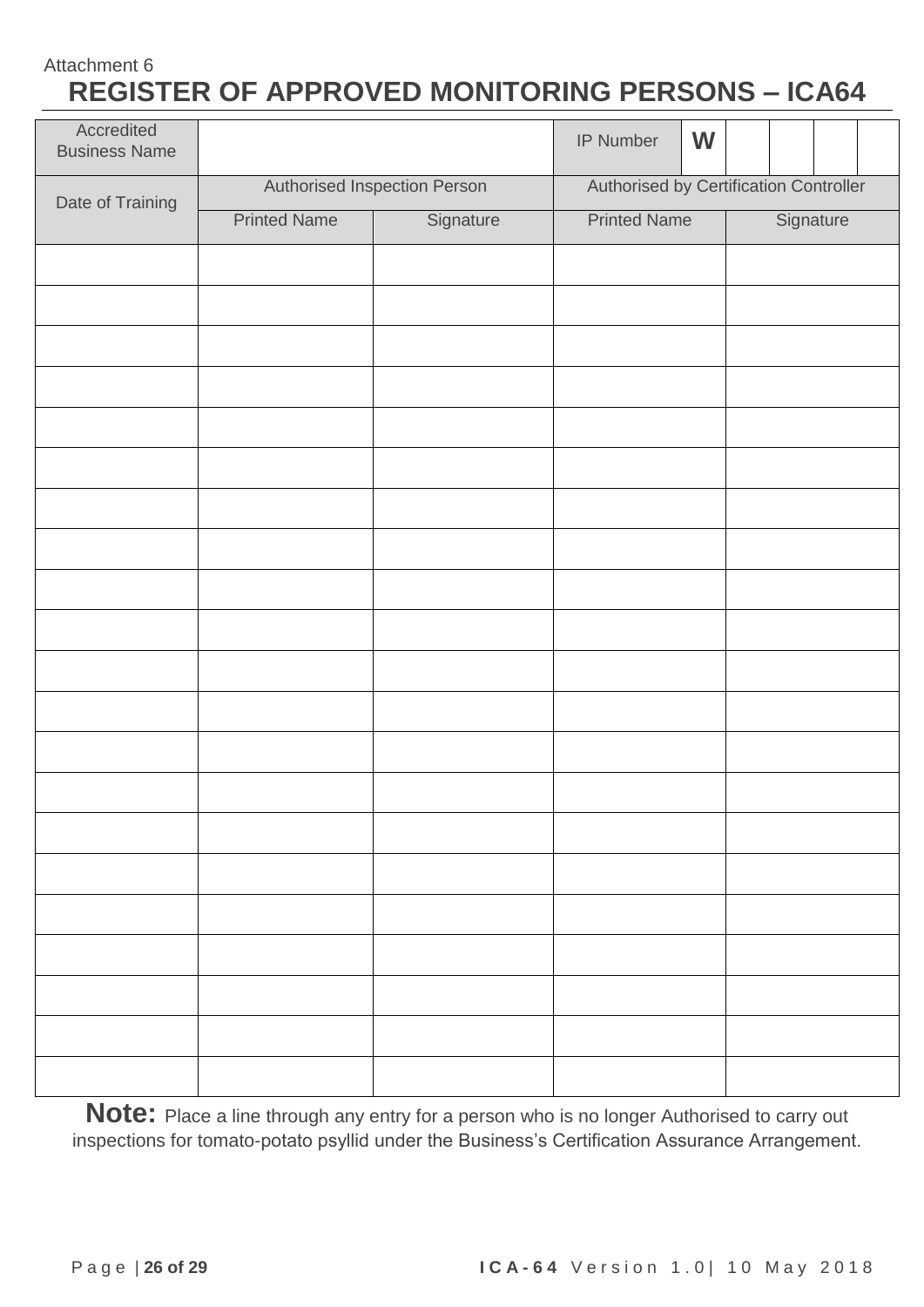# IDENTIFICATION OF PACKED PRODUCT SAMPLE PACKAGES

#### **Marking Sample Packages after Packed Product Inspection**

Following inspection, the Packed Product Controller must:

- (a) mark one end of each sample package by applying a stamp or sticker with the PPS Number (Packed Product Sample Number) and their initials as shown below; and
- (b) ensure that the PPS Number stamp or sticker is visible on the exposed end of the package when the package is assembled on the pallet.

**Stamp or Sticker Design (Example Only)**



**Completed Stamp or Sticker (Example Only)**

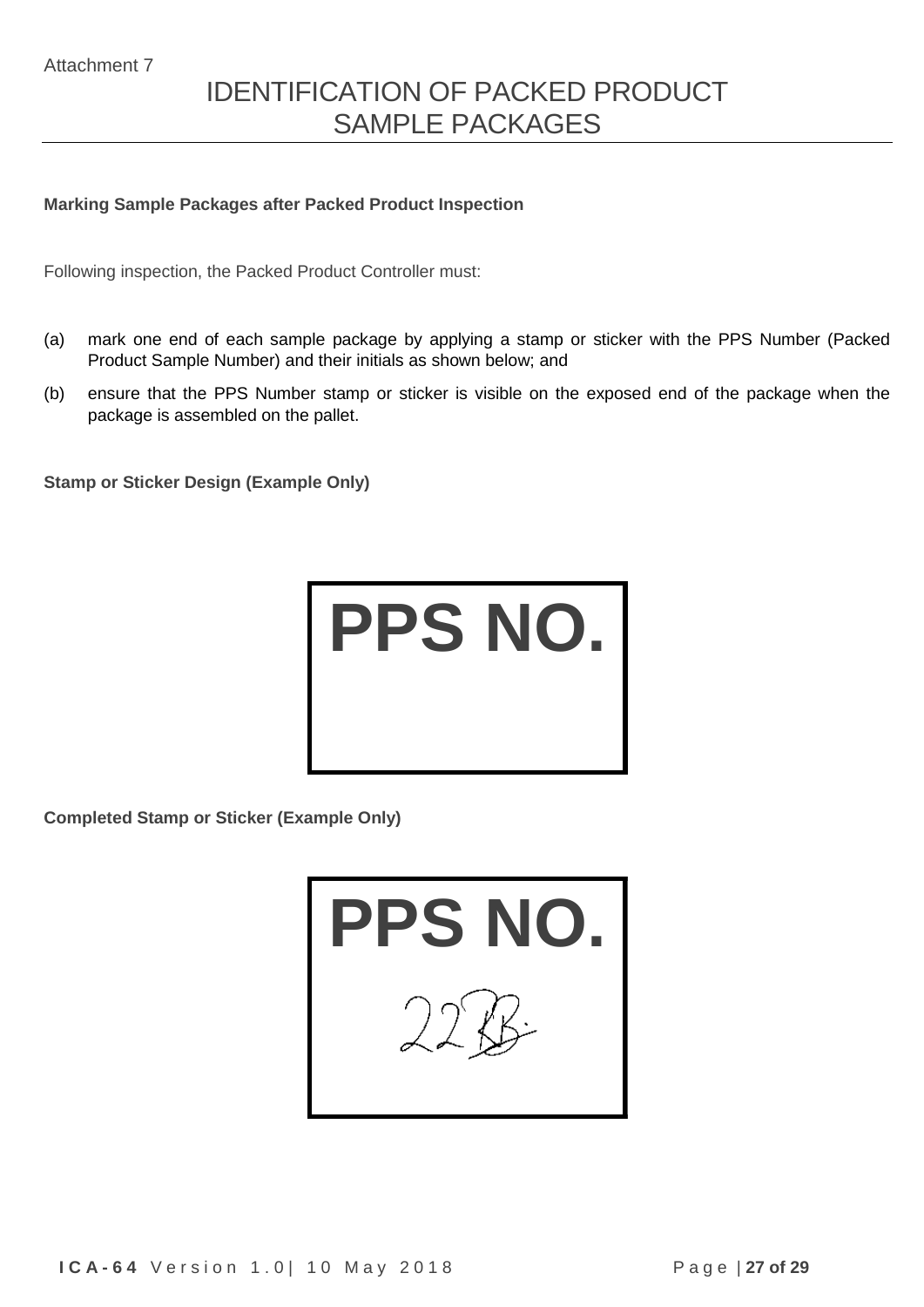#### Attachment 8

# PACKED PRODUCT INSPECTION RECORD – ICA64

| Date of Inspection                                           |                                           | Package Identification                                                                       |                             |                                          |                                                                                             |
|--------------------------------------------------------------|-------------------------------------------|----------------------------------------------------------------------------------------------|-----------------------------|------------------------------------------|---------------------------------------------------------------------------------------------|
| Place of Inspection                                          |                                           |                                                                                              | IP Number                   |                                          |                                                                                             |
|                                                              | Name of Approved Inspection Person        | Name & Address of Grower<br>and or Packer (if multiple, list in<br>comments/findings column) |                             |                                          |                                                                                             |
| Inspection Type<br>$\square$ End-point<br>$\Box$ In-line     |                                           | Produce Type (if multiple, list in<br>comments/findings column)                              |                             |                                          |                                                                                             |
| <b>Inspection Rate</b><br>$\square$ 600 Unit<br>$\square$ 2% |                                           |                                                                                              |                             |                                          | Total Number of Packages in<br>Consignment/Lot (list separately if<br>multiple commodities) |
| Notes:                                                       |                                           |                                                                                              |                             |                                          | PHAC No(s)                                                                                  |
| Package<br>No.                                               | Time<br>sample<br>taken (in-<br>line only | Number of<br>Units                                                                           | Total<br>Number of<br>Units |                                          | Comments/Findings                                                                           |
| 1                                                            |                                           |                                                                                              |                             |                                          |                                                                                             |
| $\overline{2}$                                               |                                           |                                                                                              |                             |                                          |                                                                                             |
| 3                                                            |                                           |                                                                                              |                             |                                          |                                                                                             |
| 4                                                            |                                           |                                                                                              |                             |                                          |                                                                                             |
| 5                                                            |                                           |                                                                                              |                             |                                          |                                                                                             |
| 6                                                            |                                           |                                                                                              |                             |                                          |                                                                                             |
| $\overline{7}$                                               |                                           |                                                                                              |                             |                                          |                                                                                             |
| 8                                                            |                                           |                                                                                              |                             |                                          |                                                                                             |
| 9                                                            |                                           |                                                                                              |                             |                                          |                                                                                             |
| 10                                                           |                                           |                                                                                              |                             |                                          |                                                                                             |
| 11                                                           |                                           |                                                                                              |                             |                                          |                                                                                             |
| 12                                                           |                                           |                                                                                              |                             |                                          |                                                                                             |
| 13                                                           |                                           |                                                                                              |                             |                                          |                                                                                             |
| 14                                                           |                                           |                                                                                              |                             |                                          |                                                                                             |
| 15                                                           |                                           |                                                                                              |                             |                                          |                                                                                             |
| 16                                                           |                                           |                                                                                              |                             |                                          |                                                                                             |
| 17                                                           |                                           |                                                                                              |                             |                                          |                                                                                             |
| Pass                                                         |                                           | Fail                                                                                         |                             | Signature of Approved Inspection Person: |                                                                                             |
|                                                              |                                           | Actions resulting from a suspected detection of a quarantine pest                            |                             |                                          |                                                                                             |